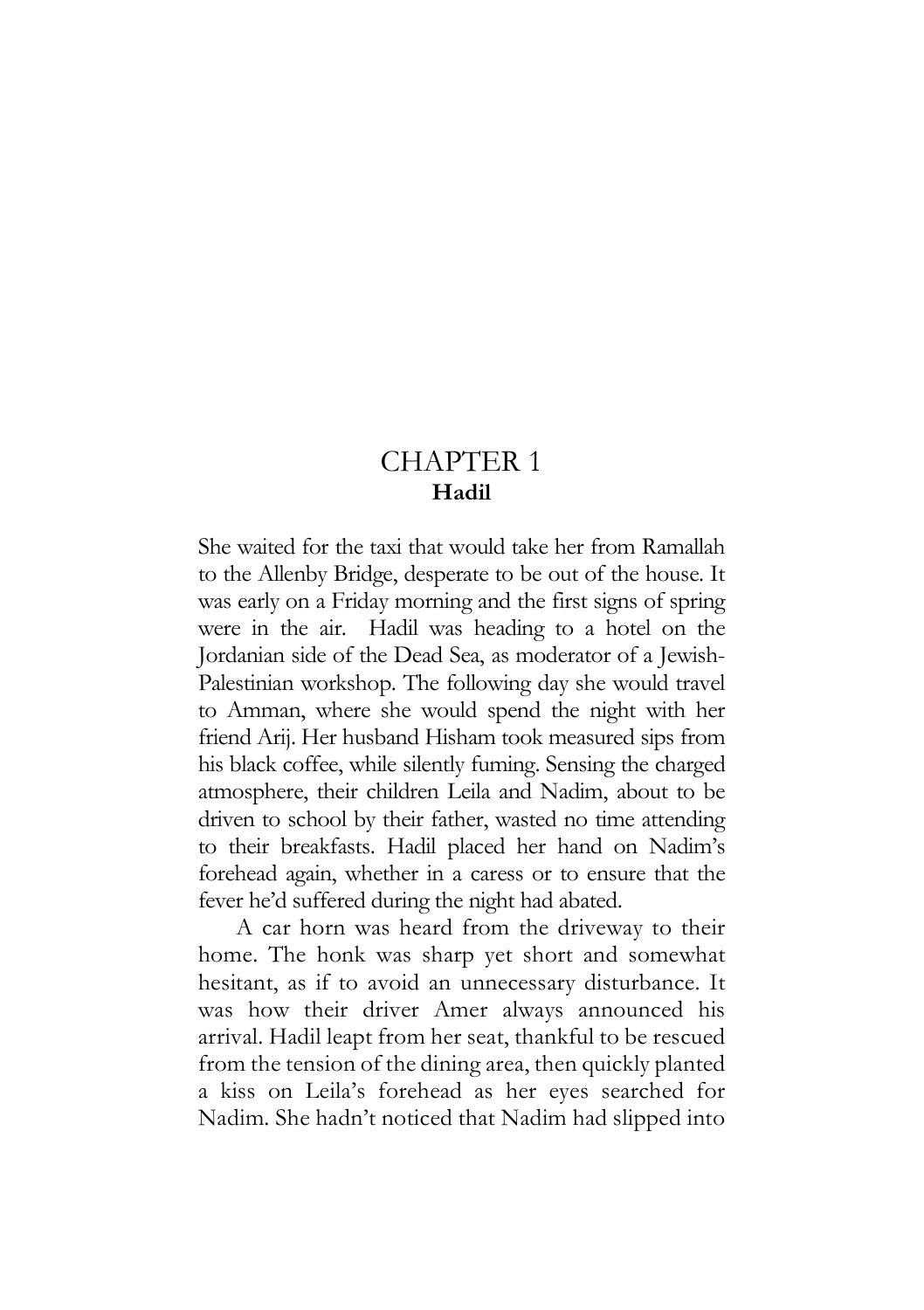the bathroom just moments before and locked the door She pressed her face against the bathroom door and called, "Come on, *habibi*, baby, come say goodbye to your mother before I leave."

" $N_0$ "

"Ya ruhi, my soul, please, open the door."

"No!"

She tried to coax him to open the door over and over before sadly giving up. Hisham looked at her reproachfully. He had been sitting in his chair, silent, the entire time. She marched then to the door, pulling a small black trolley suitcase with squeaky wheels behind her with her left hand and carrying her handbag in the right. Hisham did not accompany her to the waiting taxi or respond to her goodbye. Leila rushed forward to help her mother, opening the front door for her and taking the bag. Hadil reclined comfortably in the back seat and let out a silent sigh of relief.

After driving through the Hijmeh checkpoint, Amer inserted a CD of songs by legendary Iraqi singer Nazem al-Ghazali into the car's player. Before filling the taxi with his enchanting voice, Amer asked if the music was to Hail's liking. She was about to say that she preferred to make the journey in silence, but she shrugged her shoulders instead and said it made no difference to her. The disc was of poor quality, a cheap bootleg. But Amer enjoyed the warm voice of the artist who'd passed away more than five decades earlier. Hadil was very familiar with the songs of course; Nazem al-Ghazali was her husband's favorite. A thought passed through her mind: was there some kind of guiding hand here or was she merely succumbing to the foolish human urge to search for a hidden omen, some obscure meaning, perhaps a coincidence? Amer seemed to read her mind. He smiled and asked if she liked the singer. She replied that she did, adding almost incidentally that his songs are masterpieces. A slight twist hung at the corner of her mouth.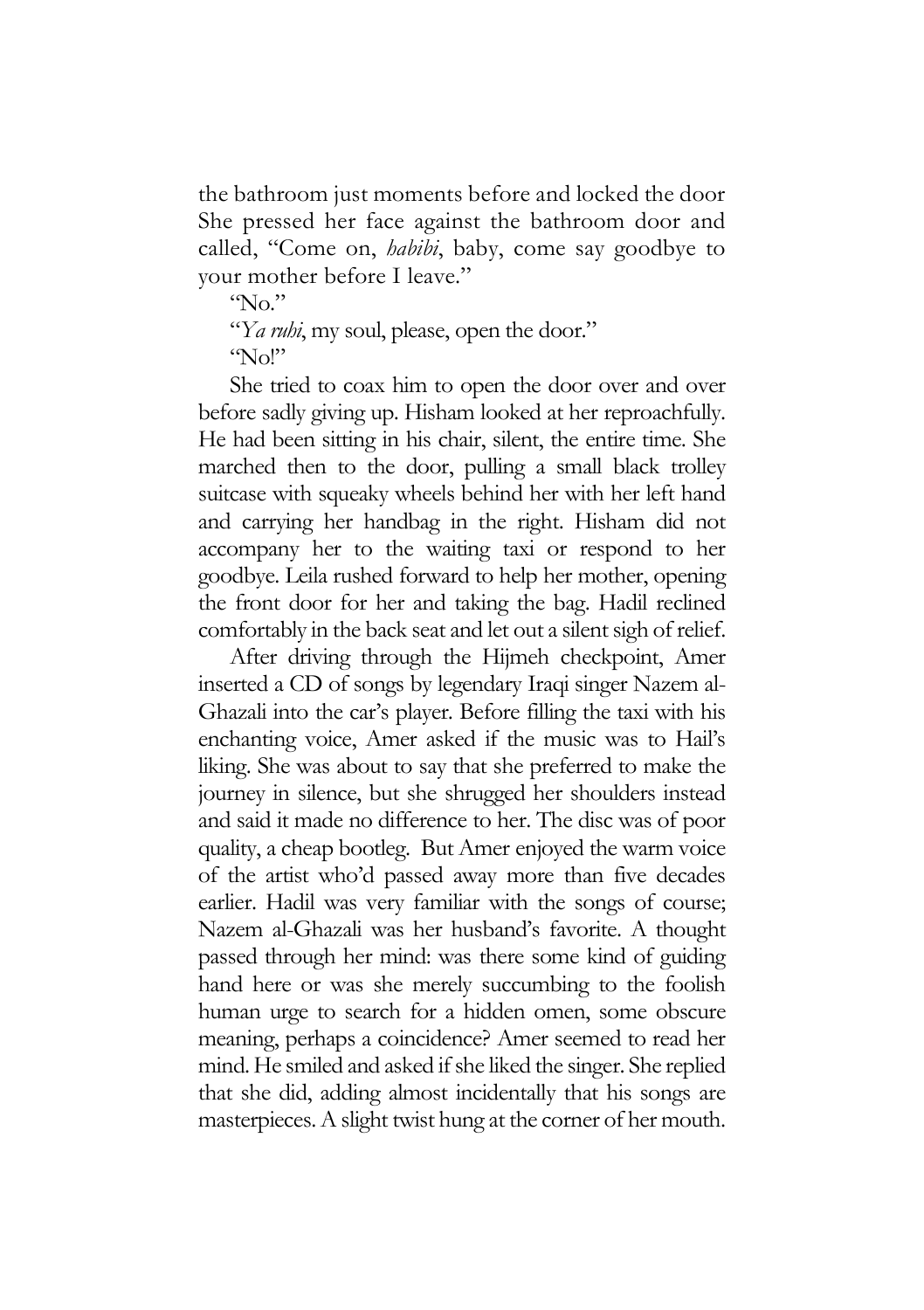This is exactly how Hisham described his songs - Rwaa' al-Fan, masterpieces.

"Nowadays no one sings like Nazem al-Ghazali, Allah have mercy on his soul," Amer declared, gently shaking his head for emphasis. "D'you know," he added, "he was very young when he died. Some say his wife killed him."

"Some say," Hadil replied tersely. It wasn't the first time Amer had shared his thoughts on the circumstances of his idol's death. Her laconic response didn't weaken his desire to engage her in conversation. His imagination was especially sparked by the thought that the famous singer's wife was responsible for his death. Despite the many years that had passed, the circumstances of al-Ghazali's death continued to generate interest throughout the Arab world. It turned into a source of rumors and innuendo that always tied the death to mysterious forces and dark conspiracies.

"You know," he went on, "after he died, she stopped singing. Out of sorrow. You understand?" he snorted. "First, she kills him, then…" He paused for a moment then continued: "They say his wife, who was Jewish, did it out of jealousy. She too was a great singer in Iraq, possibly the most famous of her generation. I really don't understand it," Amer shook his head, irritated by what seemed to him completely absurd. "Can you imagine," he went on, "anyone killing her husband because she envies his success? But who knows," he added in resignation, "As the saying goes: Who is your enemy, if not your partner in art? Only Allah knows how true that is! Right?" His eyes met hers in the mirror, awaiting her response.

"It doesn't have to be so," Hadil dismissed it, "but then envy can definitely be harmful."

She imagined Hisham's enraged eyes. She stopped listening to Amer though he continued to engage her. Here was this pleasant man, she thought, enjoying the songs of his long-dead idol, and he's full of joie de vivre. He doesn't view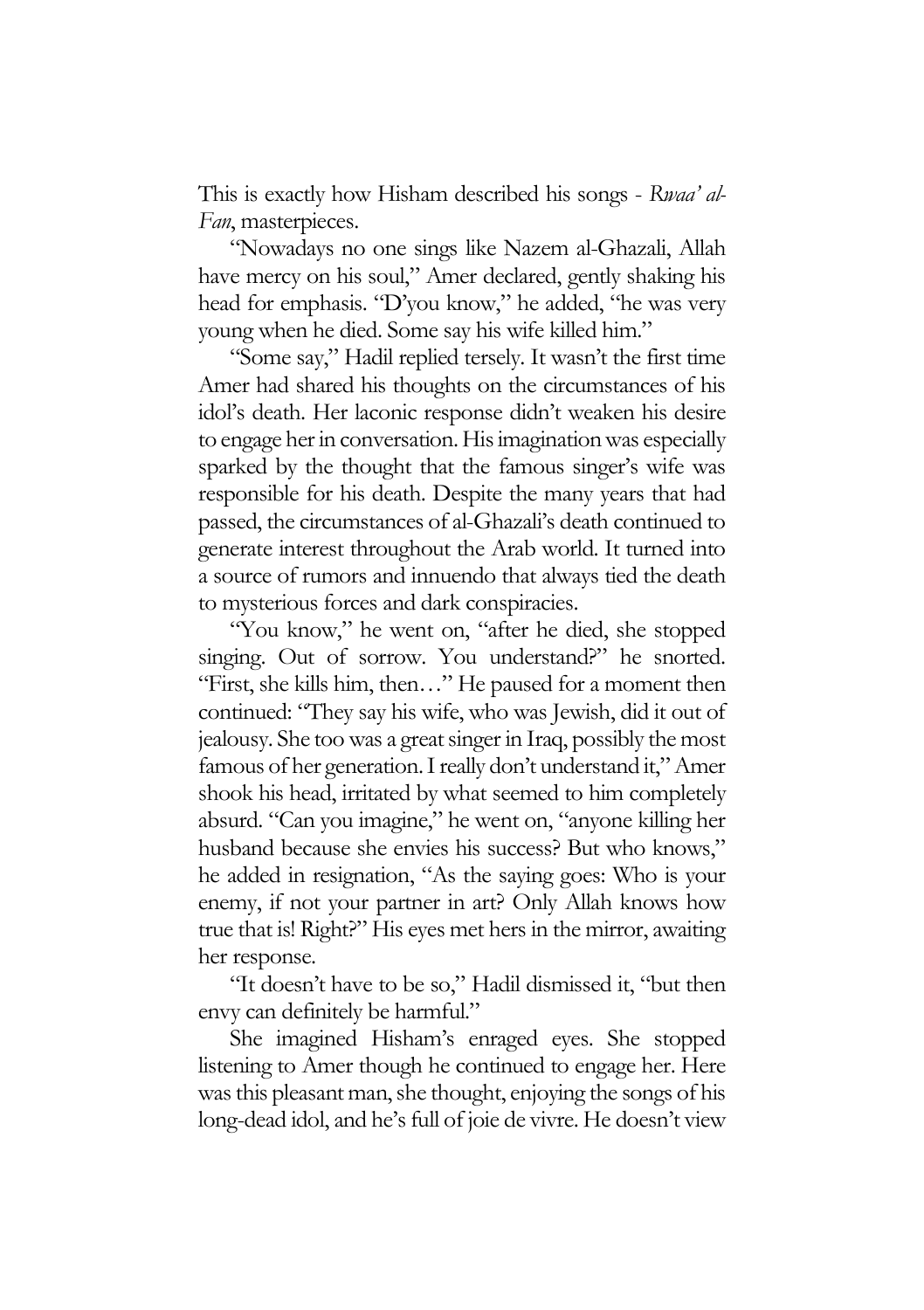al-Ghazali's music as a cultural asset, allowing him to look down on others, those who seemingly lack the delicacy to appreciate quality music, those who can't tell a masterpiece from trash. The bitterness that spoiled Hisham's interest in old Arab music and poetry unsettled and distressed her. Where once she had been able to keep up and match his enthusiasm, in recent years her interest in the subject had begun to wane. It was as if they were moving along separate tracks in opposite directions, destined never to meet again. The more he ensconced himself within Arabic poetry and music – while delivering harangues and diatribes bemoaning the lack of respect for high culture, the growing materialism, and other cultural affronts in Palestinian society - the less she was able to share in his tastes. They increasingly bore the weight of Hisham's sullenness and dashed hopes for making a mark in the field of poetry. Yet this art also signaled her own frustrations with him. Developments in the electronic media had further intensified the estrangement between them. While he spent long hours watching YouTube videos featuring old Arab music, mainly that of the greatest, longdead Iraqi singers, she was incapable of sympathizing with these songs and the profound sadness within them. The technological advances that were supposed to take the world into the future also furnished Hisham with the means to retreat into the past and escape into an isolated inner realm.

Hadil's face took on a thoughtful and slightly tormented look. Her gaze became trapped in the hilly landscape beyond the car window. The road that led from the eastern slopes of Ramallah to the Jordan Valley, covered most of the year with a yellowish undergrowth, now had a green down. The thought crossed her mind that these are the days of grace for these poor hills, coming as they do once a year for a brief period. Noticing her sad mood, Amer switched off the music and the two travelled in silence. The taxi drove past sad-looking Bedouin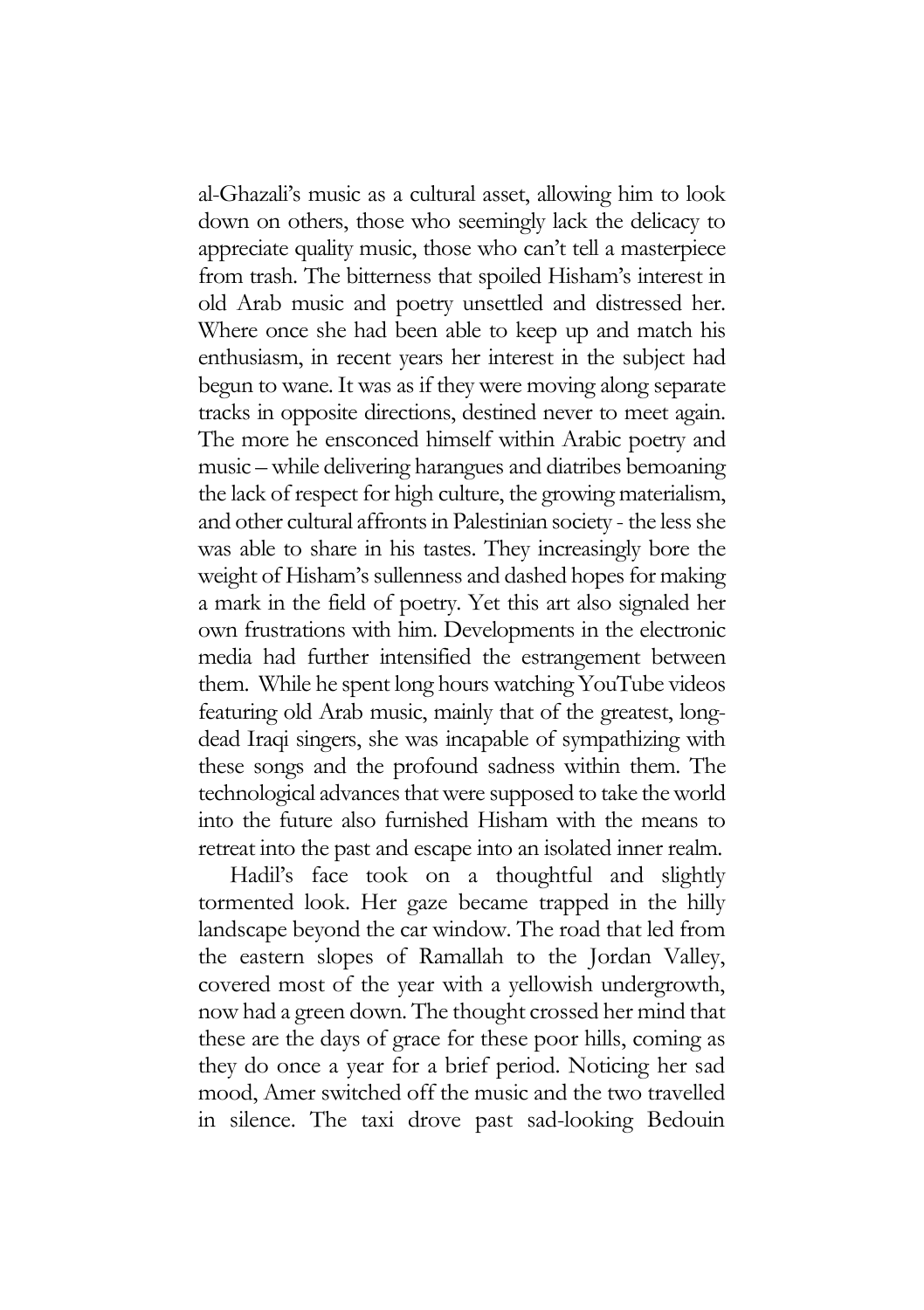encampments that appeared as if they had been scattered along the roadsides, answering some obscure logic not comprehended by a stranger's eyes. She noticed a Bedouin girl in a black gown carrying a shepherd's staff. The girl's eyes wandered away from the herd of white sheep currently grazing on some sparse weeds in the rocky ground. She was looking at the cars that flashed past her, as if sketching in the far-off destinations to which they made their way - places her feet would probably never tread.

For better or worse, Hadil saw her relationship with Hisham as being bound to music and poetry. The ups and downs of their relationship, the highs and lows, were woven in the images, colors, sounds, and sights from that world. It was the desert landscape and roadside encampments that transported her to Hisham's tales of ancient Arab romantic poetry. The desert life, as he had explained to her long ago, provided the inspiration for these poems, and he used one of Umm Kulthum's revered songs as an illustration. They were lying on his narrow bed in the small apartment in Bir Zeit, only minutes after making love. He was on his back, she beside him, her head on his chest, with a thin blanket covering them. A few weeks before, they'd made love for the first time, and were not yet free of the discomfiture of revealing their naked bodies to each other. Hisham went on to tell her about Umm Kulthum and her song Al-Atlal, the Ruins of Love.

"You know," he said, proudly showcasing his erudition, "the writer of that song was actually a physician who wrote poetry. They said of him, derisively, that he was the best poet among the doctors and the best doctor among the poets."

Hadil gave him a gentle prod in the ribs and protested: "Don't! It's not kind. It's cruel to say that!"

"It's not me," Hisham smiled sheepishly and moved his body away from her elbow. "It was the critics, it's what they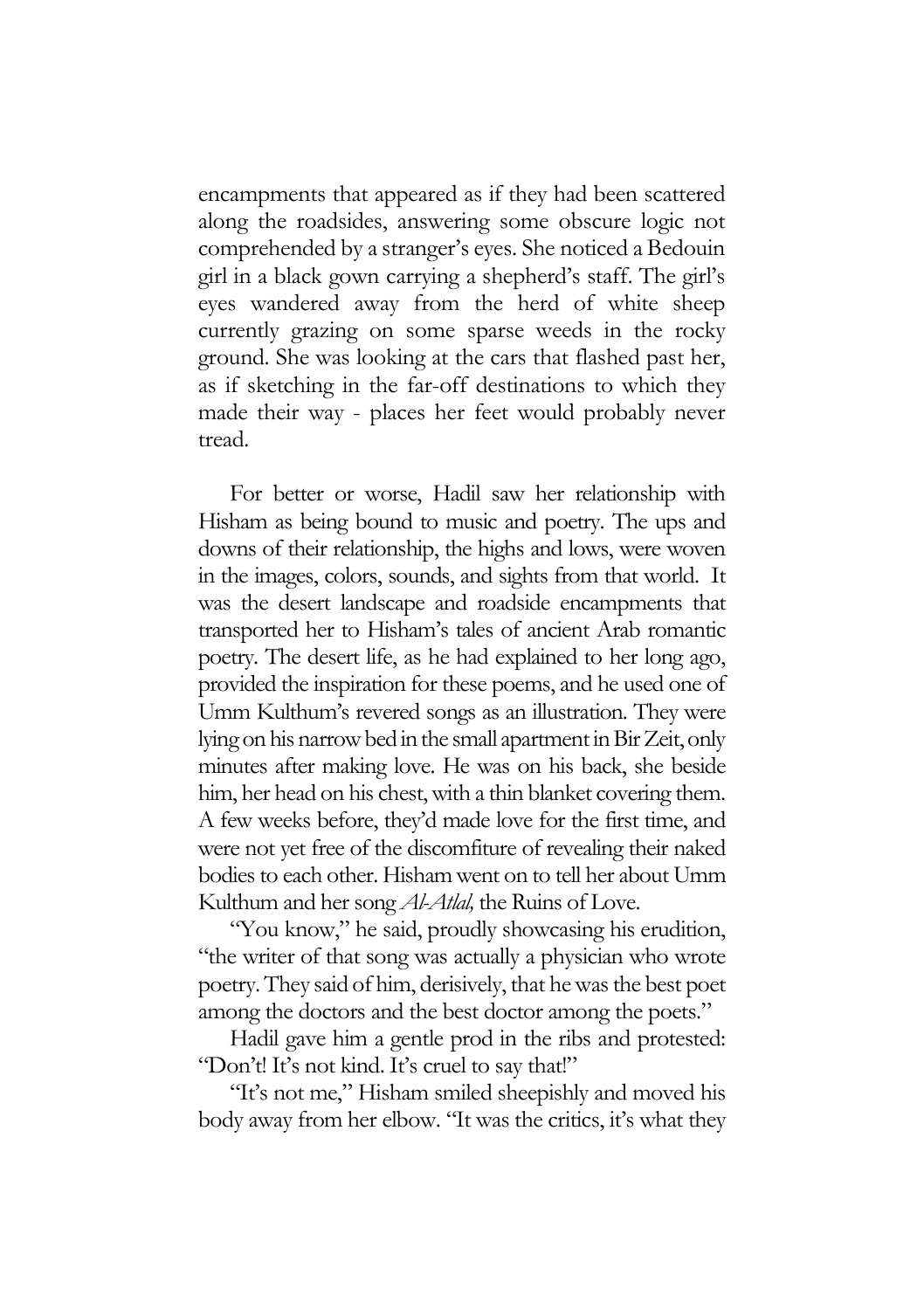said." He went on to remark that many of the songs in olden times began with a description of the remains of an encampment in which the poet's beloved had once lived. The remains, he explained, implied the regrettable ending of their love story. The story had come to an end when the various tribes, including those of the poet and his beloved, left the oasis and proceeded on their separate travels, each tribe following its own destiny. Hisham then went on to recite the last line of a song by Umm Kulthum: And then we both went our separate ways – don't say we wished it; say fate wished it.

"So what," she retorted focusing her bewildered eyes on him, "you're telling me that we're doomed, that your love for me, the love you are constantly declaring, will perish in the end? That our separation is inevitable?"

"A'aoz beAllah, habibti; God forbid, my love," he said, horrified. "I'll always love you. You're the love of my life."

"So why do these songs have such a hold on you?" she asked inquisitively.

He looked at her and whispered tenderly, "My soul has been tied to hers even before we were created."

"Is this also from that Umm Kulthum song?"

"No," he replied, "this was written by the poet Jamil al Ud'ri. He lived a long time ago. He wrote about hub ud'ri, virgin love. It is said of him that he was a shahid of love, a martyr of love, that he died from love, virgin love, unconsummated love."

"A shahid of love?" Hadil repeated incredulously.

"Ah, ah, hec, exactly! A shahid of love!" Hisham said emphatically and recited a line from Al-Ud'ri: "They say to me, Ya Jamil, brace for jihad! But the only jihad I wish is the one waged on behalf of their smiles when they utter a hadith. Only then am I willing to be a shahid."

"Seems to me," she teased him, "that for you love is always tied to an ending, to death."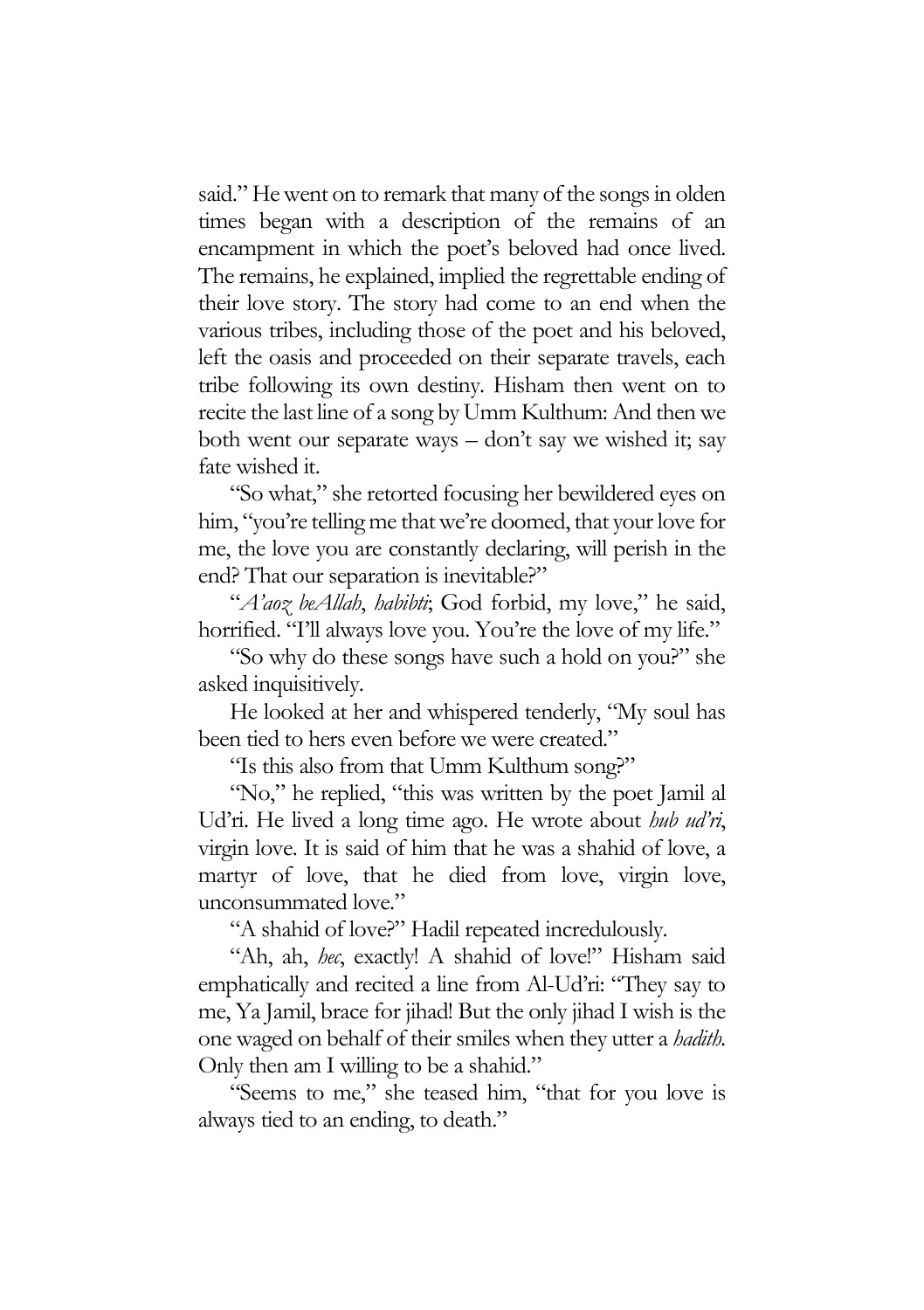He freed his chest and turned to look at her. He shook his head, smiled, and said, "I swear Hadil, you're msibal ,trouble." She giggled in gratification.

"We've arrived," Amer cut short her reveries. A selfsatisfied smile was spread across his face as if he'd accomplished a grand mission. The journey from Ramallah to the Allenby Bridge had lasted about an hour. On the way they had passed through two more checkpoints with no discomfort or unnecessary holdups: the Jab'a checkpoint east of Kalandia as well as the Musa Alami checkpoint at the southern entrance to Jericho, near the deserted casino once believed to be a sign of long-due rapprochement between Palestinians and Israelis. Hadil thanked him, paid, and added a generous tip. They confirmed that he would come to pick her up at the Allenby Bridge on her way back to Ramallah.

She threw a glance at the disappearing taxi and its back window covered with stickers – Salli ala al-Nabi: Bless the Prophet, and *Al hijab ya ochti*: Don't forget the hijab, my sister.

All Hadil had to do now was get through border control on the Israeli side and then on the Jordanian one. It was times like this that she agonized over her refusal to obtain a VIP pass that provided special treatment for senior employees of the Palestinian Authority and their families. Once when Arij whispered to her that her husband Bashir "knew people" with ties to the Palestinian Authority and the Jordanian Royal Court and could obtain such a pass for her, Hadil declined the offer, saying that she'd feel uncomfortable.

"What's your problem?" Arij scolded her. "Anyone who can, gets one.

"Saha alihom, good for them!" Hadil shrugged as if to say no.

The transit between the two border points was quick and smooth, devoid of any distressing interrogations. She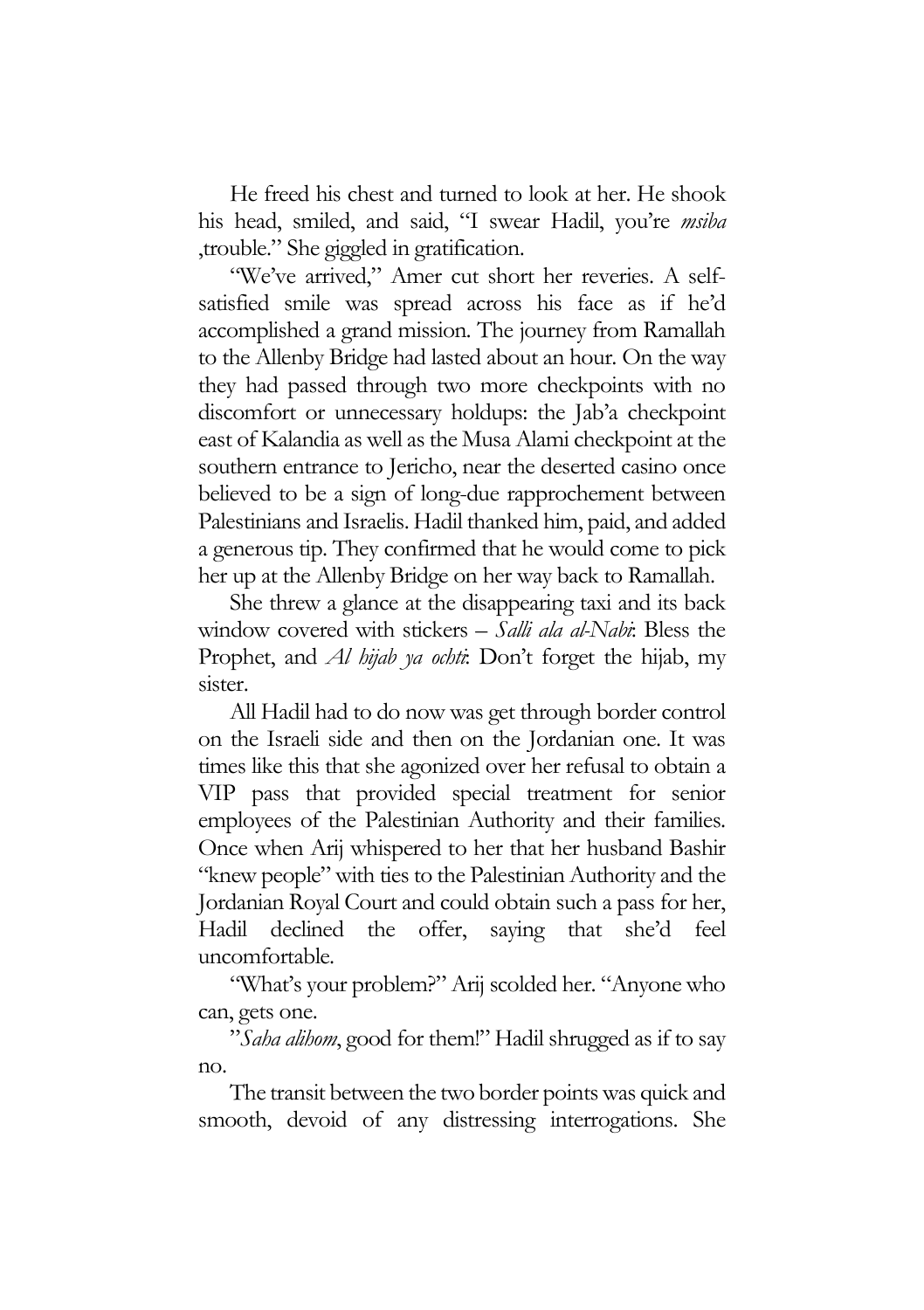boarded the bus that picked up the workshop's participants from the West Bank towns and arrived at her hotel.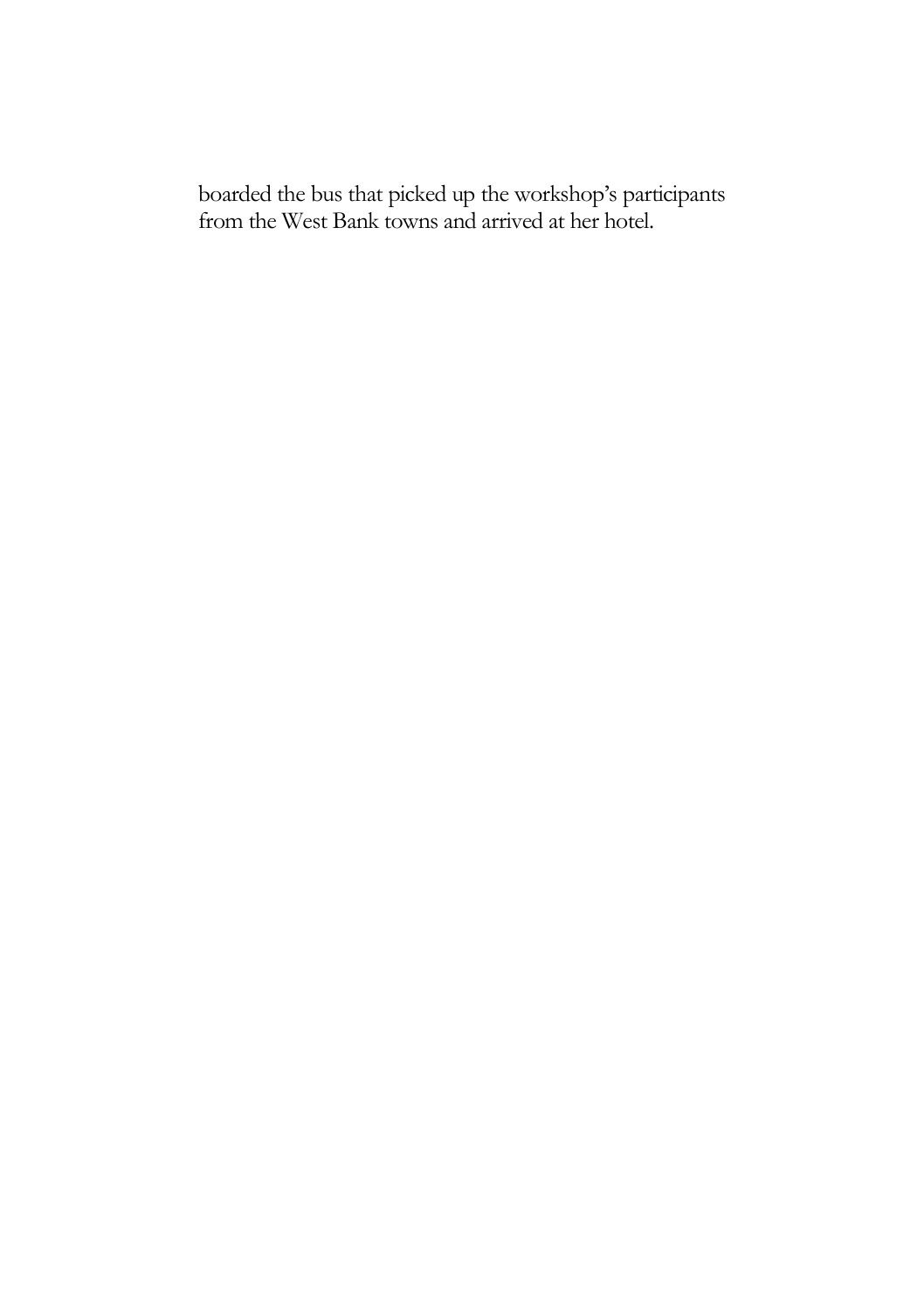## CHAPTER 2 Yoav

The traffic was sparse on Friday afternoons at the checkpoint between Ramallah and Bir Nabala. Dressed in their ceramic vests and protective helmets, the soldiers threw perfunctory looks at the passing cars. The weather was between seasons per usual yet still felt jarring, as if all the seasons of the year had been pushed into a single day. The morning had begun under a veil of grey clouds, the air thickening as it rose into hesitant light showers. The temperatures started to climb towards noon as a heavy mist made itself felt. Coolness filled the air once the evening dispersed the heat of the day. The sharply-shifting weather provided a suitable background to the political climate. As the religious holidays drew near, hopes for peace initiatives were sparingly rekindled, followed by warnings of potential terrorist attacks and attempts to abduct soldiers.

"You should be prepared for a hot spring," their commanding officers told them repeatedly. Yoav had just finished talking with his parents. They called him daily and, when they heard of any disturbance in the occupied Palestinian territories, however minor, they would call several times a day, wanting to be reassured that he was safe.

He looked around indifferently. There was nothing in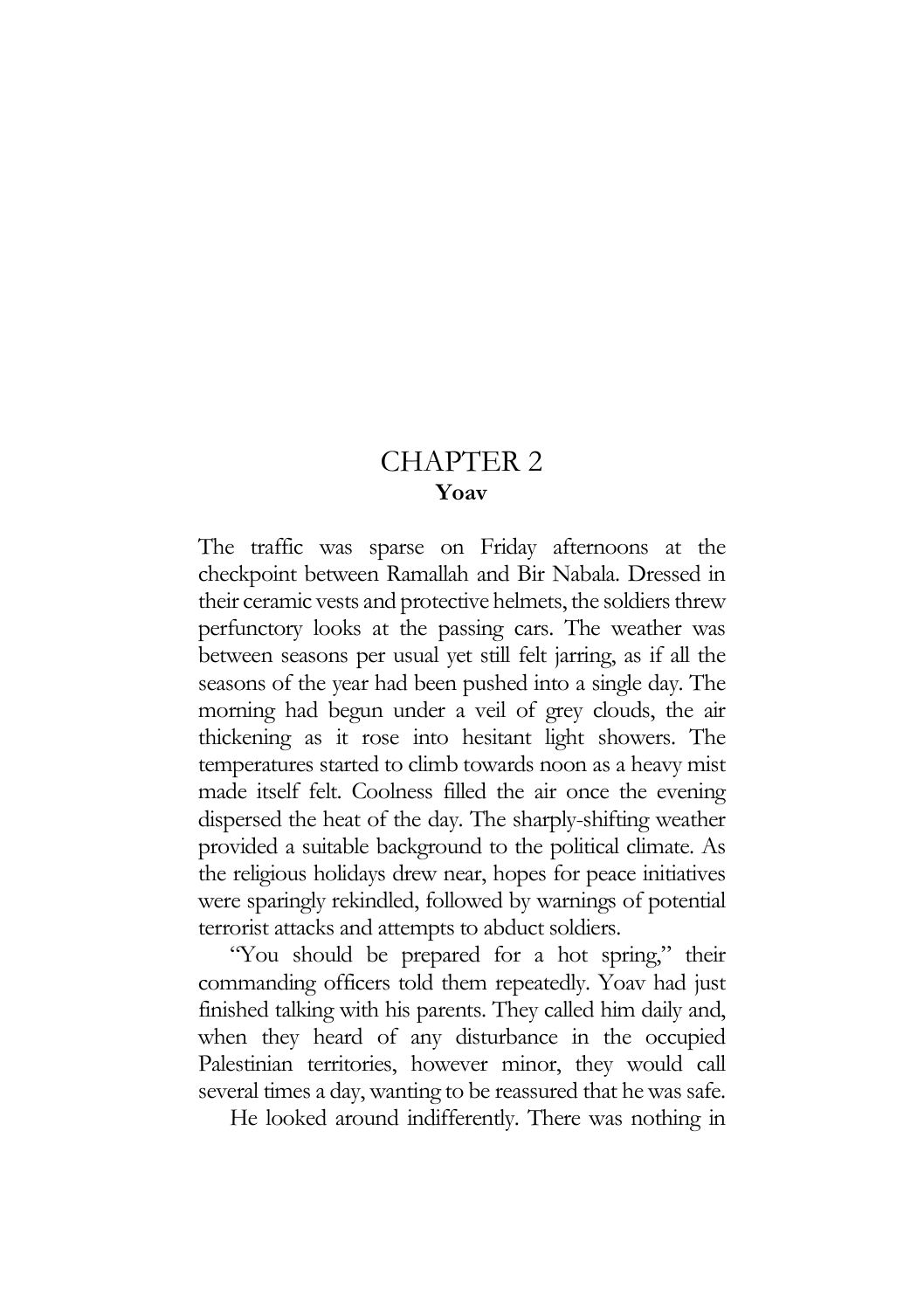the hilly landscape that was exciting or appealing. He was doing his shift at the Rafat checkpoint, known as the Fabric of Life checkpoint. It was situated on a sharp-edged asphalt road, carved under the main highway connecting the cities of Jerusalem and Modi'in. Rafat had been established to provide the villages of Bir Nabala, al-Judeira, Al-Jib, and the ancient Beit Hanina, which otherwise found themselves encircled on all sides by a massive high wall, direct access to Ramallah. Tall piles of wrecked vehicles - likely awaiting recycling - and the stone quarries belonging to the Um-Shuriet village, which spread over the slopes to the north of Rafat, gave the location a decidedly charmless aspect. This horizon far beyond the village was adorned with high-rise residential buildings standing in the middle of Ramallah. To the south rose the tall buildings of Kafr 'Aqab. It stood a short distance from the checkpoint, barely touching an indistinct point at the top of the hill from which the road had been carved. Various vehicles made their way up the road toward Bir Nabala before vanishing from view the minute they crossed the horizon, as if they'd fallen into some waiting abyss. To the west meanwhile, the village of Rafat was hidden from sight by tall dirt ramparts. Yoav's army reserve unit had begun to man the checkpoint only a few days earlier.

"Just another place," he announced as he scrutinized the distant landscapes unfolding in front of his eyes.

His friend Alon, who was sharing the shift, nodded in agreement. "Yeah, it's boring as hell here."

"Boring's good. Let's just hope it continues like that. Three more weeks and we're going home."

He had made the same comment to Tali before leaving for this tour of reserve service. They sat facing each other across the kitchen table in their apartment on Chen Boulevard, not far from Tel Aviv's Habima Theater. Tali was visibly distressed. He stroked her forearm gently.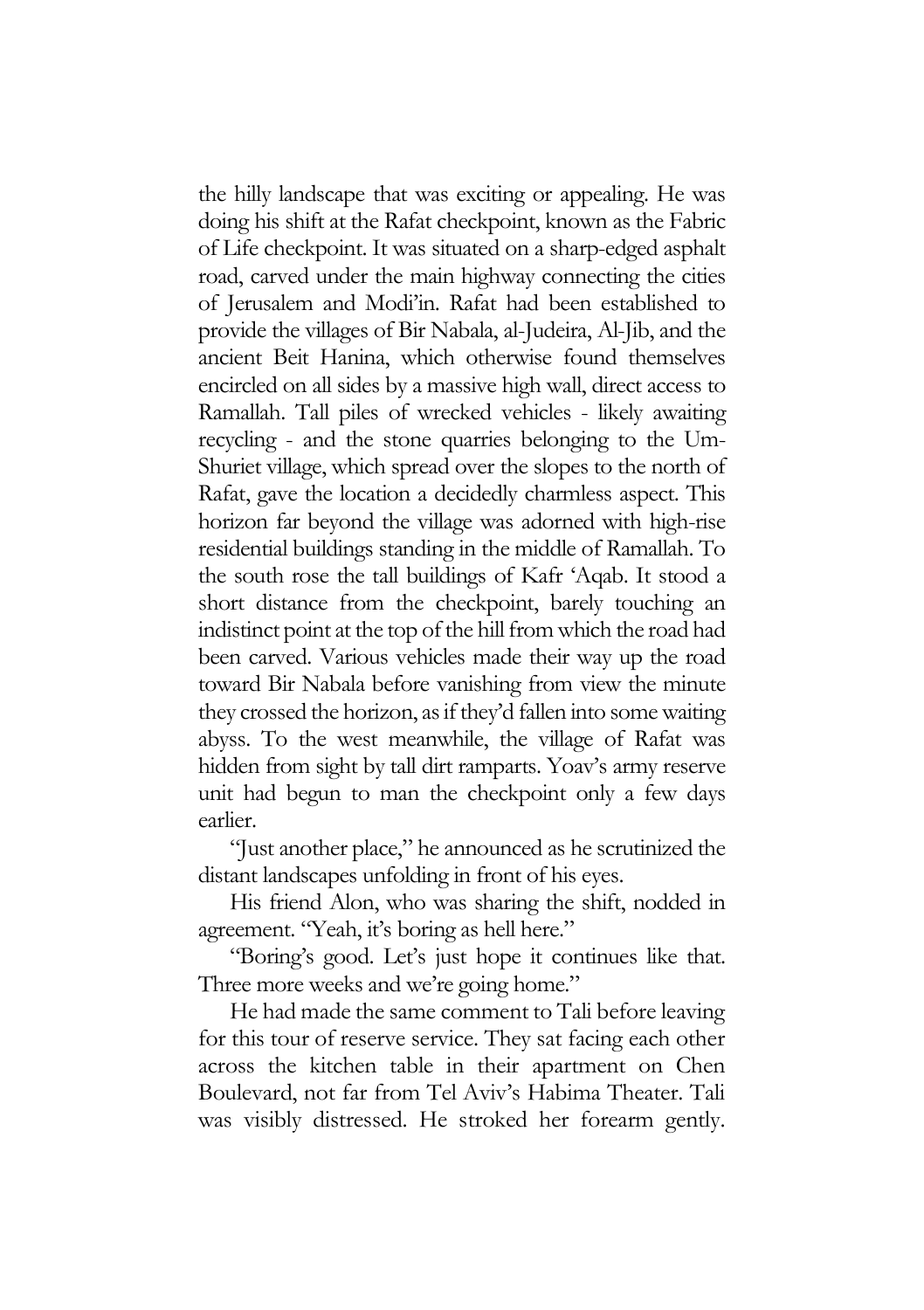"Why the long face?" he asked in an attempt to raise her spirits. "It's not like I'm being sent to some commando unit with orders to raid the kasbah in Nablus. They're sure to send me to one of the checkpoints like last time. I'll be back in no time." Tali was not to be placated, expressing her chagrin that he hadn't tried to cancel the reserve duty, hadn't come up with some excuse. "We've discussed this already," Yoav replied impatiently, picking up his kitbag, into which he'd shoved underwear, toiletries, laptop, and a few books: The Ethnic Challenge of Iraq and two novels in English. "Well, I've got to go," he announced with an air of inevitability. "I'll call in the evening." Then he hugged her, gave her a peck on the lips, and left. Now, standing with Alon at the checkpoint, Yoav expressed the same vacant optimism.

One Friday night more than a year earlier, he had told his family of his desire to continue his studies in America. With the plate in front of him piled with a selection of traditional Sabbath delicacies, he casually announced his intentions. He was well-aware that the news would not be welcomed lightly, especially by his mother. His desire to pursue an academic career had always met with his family's full support, but leaving the country for several years – that was something else altogether. Here, in one of the pictures from his BA graduation ceremony, the pride in his family's eyes was easy to discern. They were all there: his father Shaul, his mother Nava, his sister Merav who was two years older, his younger sister Sivan, Grandpa Shmuel, and Grandma Camilla. They were all crowded into the photograph, standing happily around him in their best clothes, beaming. Their pride knew no bounds when his name was called among the students graduating summa cum laude. Shaul was in a summer suit with a red-and-blue striped silk tie, Nava beside him, her hair specially styled for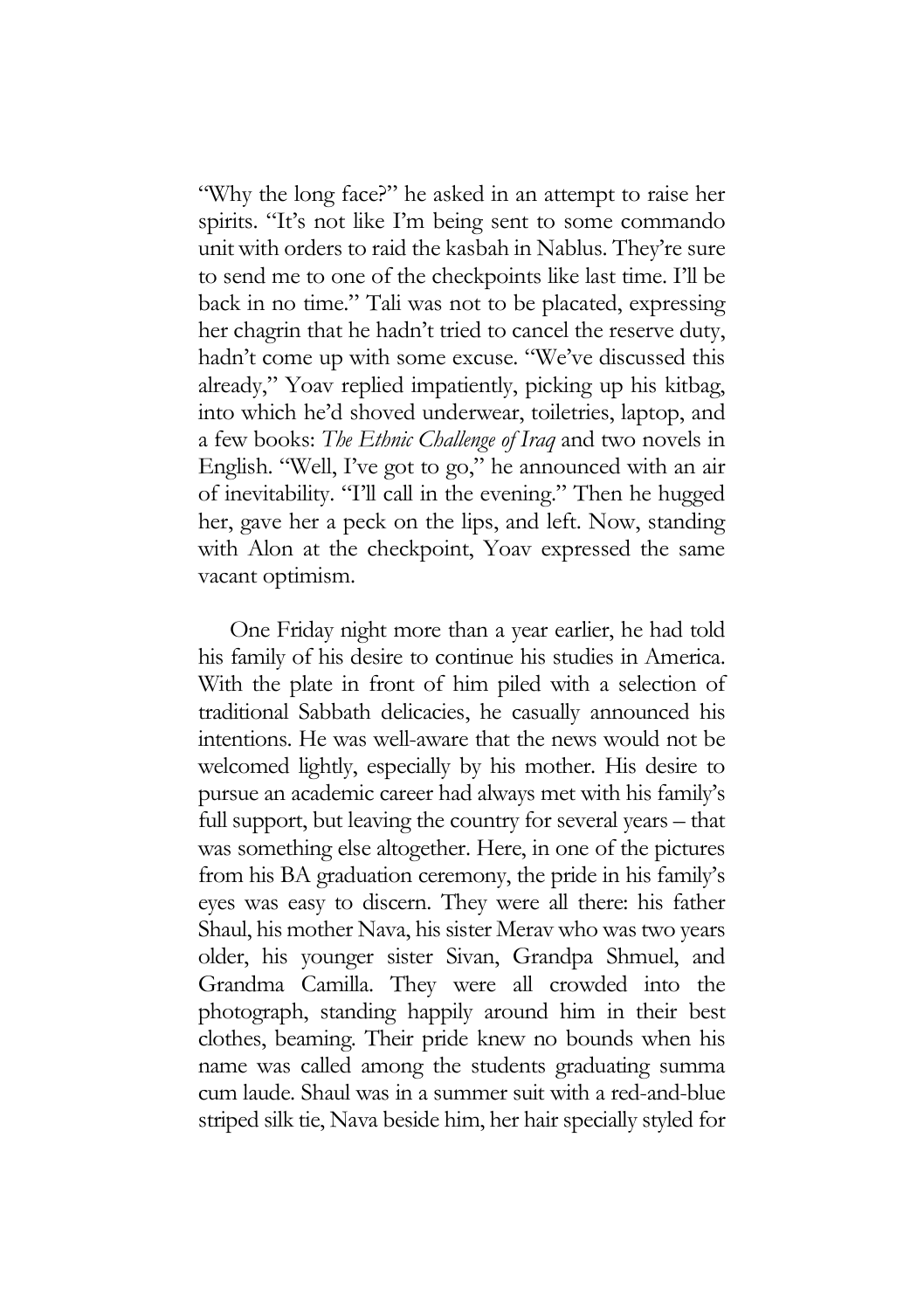the occasion. Their necks were extended, their eyes fixed on the stage, watching him with admiration as he delivered the valedictory speech. They supported their son eagerly when he expressed the wish to take up academic research toward the end of his undergraduate studies. He would be the first PhD in their family – Dr. Yoav Yarkoni! But now, as he expressed his desire to take his studies further afield, emotions were stirred up.

"Madlik, cool!" Merav rejoiced. "Now we'll have a brother in America. We'll be able to visit and stay at your place for a few weeks. The Yarkoni family trailblazer in the land of opportunity."

His sister Sivan, who was close to completing her compulsory military service, was also visibly excited by the prospect. "Please," she simpered, "won't you take me with you?"

His father threw his sisters a reproachful glance. "Enough, stop talking nonsense." He turned his eyes to Nava, obviously wary of her response. "America?" he asked, trying to adopt a more impartial and businesslike tone. "Why there, of all places? Where did you get this idea from?"

Yoav said that his mentor, Professor Na'aman, believed he had a good chance of being accepted into one of the prestigious universities specializing in Middle Eastern Studies. Yoav's research on the ethnic and religious rifts in Iraq during the British Mandate gave him an edge over other candidates.

"Iraq is a very hot topic these days," he pleaded, glancing briefly at his mother, who remained silent while starting to fidget in her seat, like an animal trying to escape a trap. Any minute now the signs of distress on her face would intensify, becoming more decisive; unbridled rage was about to erupt. He knew her well.

"Why does it have to be America?" she protested, trying hard, like his father, to stay calm, to keep her composure and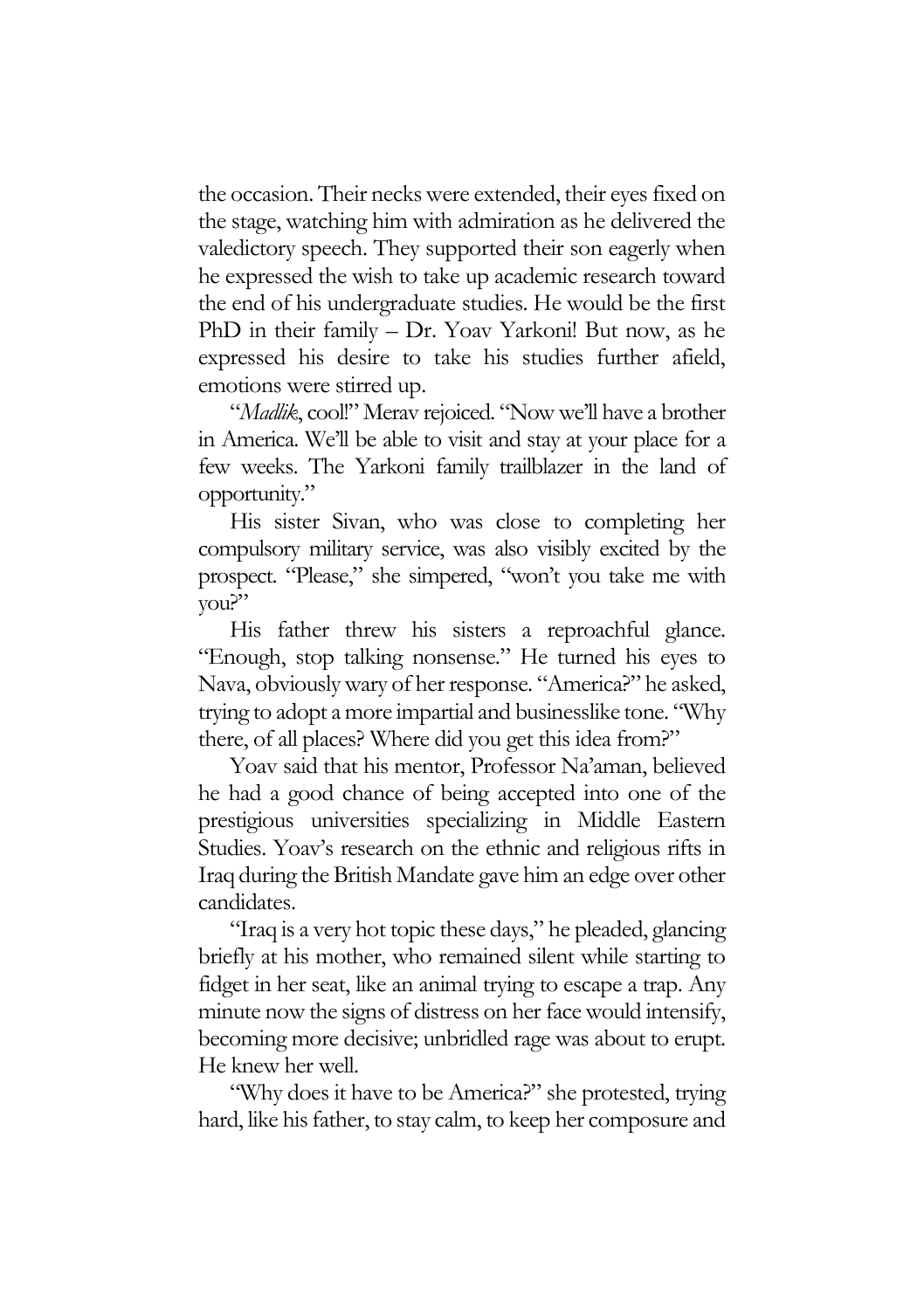appear indifferent. "You know how proud we are of you and how much we support you, and we're eager for you to succeed... but come on, are there no good universities here that specialize in your subject? Does it make sense to you to move thousands of miles away from me, from the Middle East, in order to specialize in what? The Middle East! Don't you think it's strange that you want to move there to conduct research on things that are happening in Iraq? Can't you do it here in Israel?"

Later that night he told Tali what happened. "It drives me insane when she says you're leaving me, you're flying away from me. It makes me crazy. It's always about her. Leaving her, moving away from her, causing her… she's always the victim. She says she wants to protect us, but she's only concerned with herself. It all comes down to the trauma she went through a million years ago. Enough!" he went on as if to his mother: "Get over it!"

"What do you mean, 'get over it'?" Tali replied crossly. "It's not that easy to get over it, you know?"

"Tell me," he assumed an amused tone, "whose side are you on, mine or hers?"

She didn't reply. He tried again to fathom what was upsetting her. "Tali, what's the matter? What's going on?" She stared at him for a long while, as if struggling to come up with a suitable response, then said dryly: "Drop it. I don't feel like talking." He wondered where he'd gone wrong, what it was that had upset her so much. Then he shrugged and dropped the subject.

Yoav responded with frustration to his mother's chagrin at his desire to further his studies in America. "Mom, what do you mean 'leaving you hundreds of kilometers behind'? I don't plan to stay there forever. I just want…" Nava cut him short. She lost her calm and her eyes flashed. "I don't know," she rebuked him furiously, "according to my logic, if you want to specialize in something, it makes sense to be close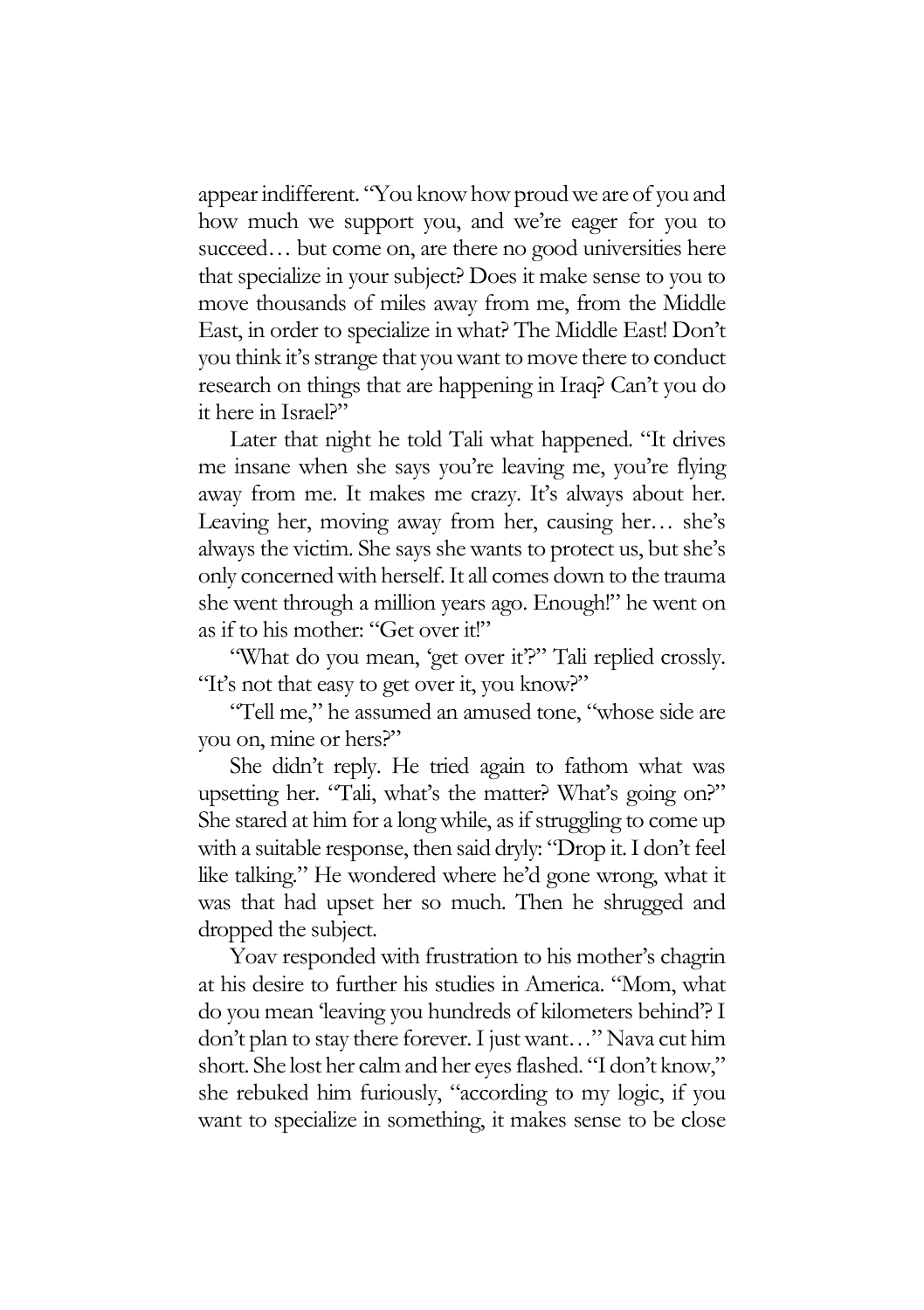to it – not to get further away from it. It's like saying you want to strengthen your relationship with Tali and then move to another city." She immediately fell silent, as if becoming suddenly aware that there is more to this point than a rhetorical ploy, a helpful analogy. "Well," she queried somewhat triumphantly, "if we're already on the subject, what does Tali have to say about this? Does she think it's a good idea? Are you going together? Is she staying here? Have you discussed it?" Yoav replied that the decision to study in America had been made together. "It won't be easy to find a university that will take us both, but we'll try." He added that Tali's parents were quite excited by the prospect of the couple furthering their studies together in America. "I don't care," Nava fumed, "what Tali's parents think."

Indeed, this had been her reaction whenever Yoav embarked upon any activity that made her feel unable to protect him and take good care of him should he be in any danger. It had been the same when he opted to do his compulsory military service in the Paratroopers Brigade, and whenever he set out to travel anywhere in the world once his service was over. Yoav's family was familiar with Nava's tempestuous reactions. "There she goes again," they'd say. "This is how Mom reacts when she feels she's losing control over us."

"Whenever any of us," Yoav once jokingly described his mother's behavior, "drops beneath her radar, she goes wild. But once she'd finally realized she couldn't control us," he added, "she developed the habit of withdrawing inside herself, like a tortoise into its shell. Without saying another word, she would sink into the depths of depression, which my father used to describe as 'melancholy'. It would continue for a day or two."

Sometimes it was impossible to know exactly what triggered Nava's rapid change of mood. She would shut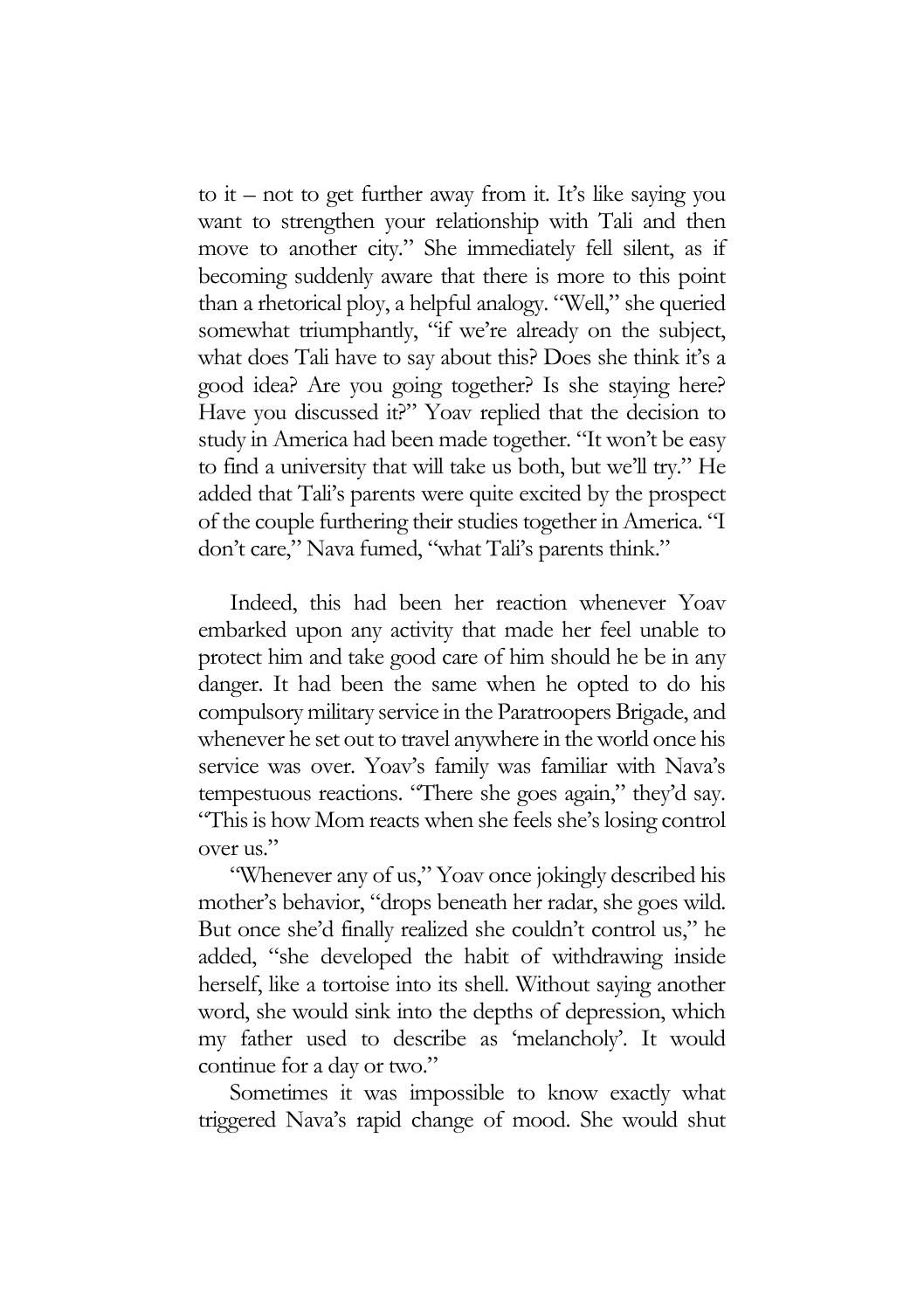herself in her darkened bedroom and sink into a long slumber. Her children learned that at times such as these, there was no disturbing their mother. When the mood passed, she would emerge from her room and act as if nothing had happened. She would fuss around her children, ordering them to carry out various chores, and devote herself to her work as a schoolteacher of language and literature.

Yoav had first heard the expression 'she's sinking into melancholy' one Friday evening around then. His mother had stayed in bed. His father undertook the task of setting the table for Sabbath and serving the dishes his wife had cooked earlier. "Where's Mom?" asked Merav. "She's unwell," Shaul replied tersely. But later, when his maternal uncle Chezi called and asked to talk with Nava, Shaul suggested he call back later, tomorrow even, adding in a whisper, "Nava has sunk into melancholy again." The expression haunted Yoav for much of his childhood. He didn't understand what it meant, although he could sense its dark and foreboding connotations. He was particularly troubled by the word "sunk." In the way of children, he interpreted the word in the simplest sense, imagining various bodies sinking slowly into some kind of liquid: a ship sinking to the ocean floor, his toy car sinking in bathwater, grains of sugar sinking and dissolving in a cup of tea, and so on. One night, he dreamed that he was seeing his mother sink deep into a large vat of putrid water. She was dressed in a white nightgown, her feet ensconced in slippers. Her legs were upright and close together, her hands spread to her sides, mouth gaping and eyes wide open. Fear and anxiety were manifest on her face. Bubbles rose from her mouth to the surface towards the opposite direction of her body, which dropped very quickly downward. Her black hair rose above her head like a long tail trailing downward after her. He awoke terrified.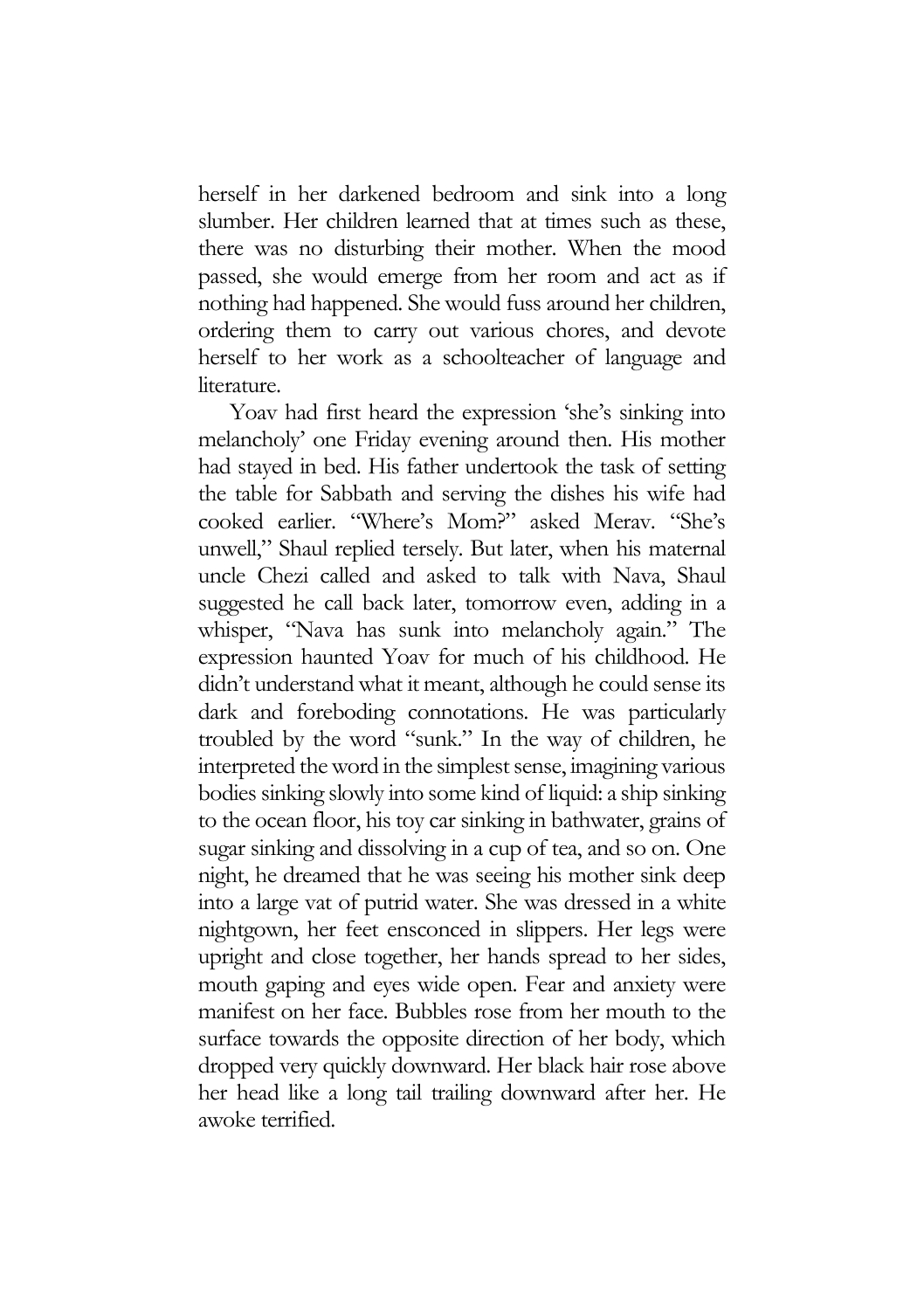His decision to further his studies in America provided his father with a great deal of satisfaction. "We'll miss you," he whispered in Yoav's ear, so his wife would not know that despite his initial misgivings, he had come to acquiesce in his son's wishes. "But never mind," he added, "we can visit you from time to time, and you'll surely visit us as well. Your mother too will eventually get used to the idea. It's not the same as those earlier trips of yours to the Far East and those other hellholes all over the world."

It had always been his father's role to counterbalance his mother. While Nava did everything she could to keep her children close to her and close to home, Shaul would loosen the reins, encourage them to slip out from under her wings, and send them out into the big world so they would develop like everyone else, "like normal children," as he used to say. But at the dinner table Shaul made do with questions that were seemingly noncommittal. He turned to his son and asked, "And what about the money? Where are you going to get the money? It must be pretty expensive to study there."

"Don't tell me," Nava cried, detecting in his voice a sign of compliance with their son's wishes, "that you think it's a good idea for him to go off to America!" She didn't wait for a response and turned her eyes from Shaul to Yoav, letting her fury intensify. "What's all this stuff about opening your mind and developing?" she shouted. "You've opened your mind enough. You've toured the whole of South America, spent months on end in India and the East. Isn't that enough for you? You went off to see the world, to experience new things, and left us here to eat our hearts out with worry. You say this is a crazy place, but what about all those horror stories we hear every day? One day it's the Hindus killing the Muslims, then it's the Sikhs killing the Hindus. Then there's news of some bus rolling down the side of a mountain in Peru, and this is followed by a ferry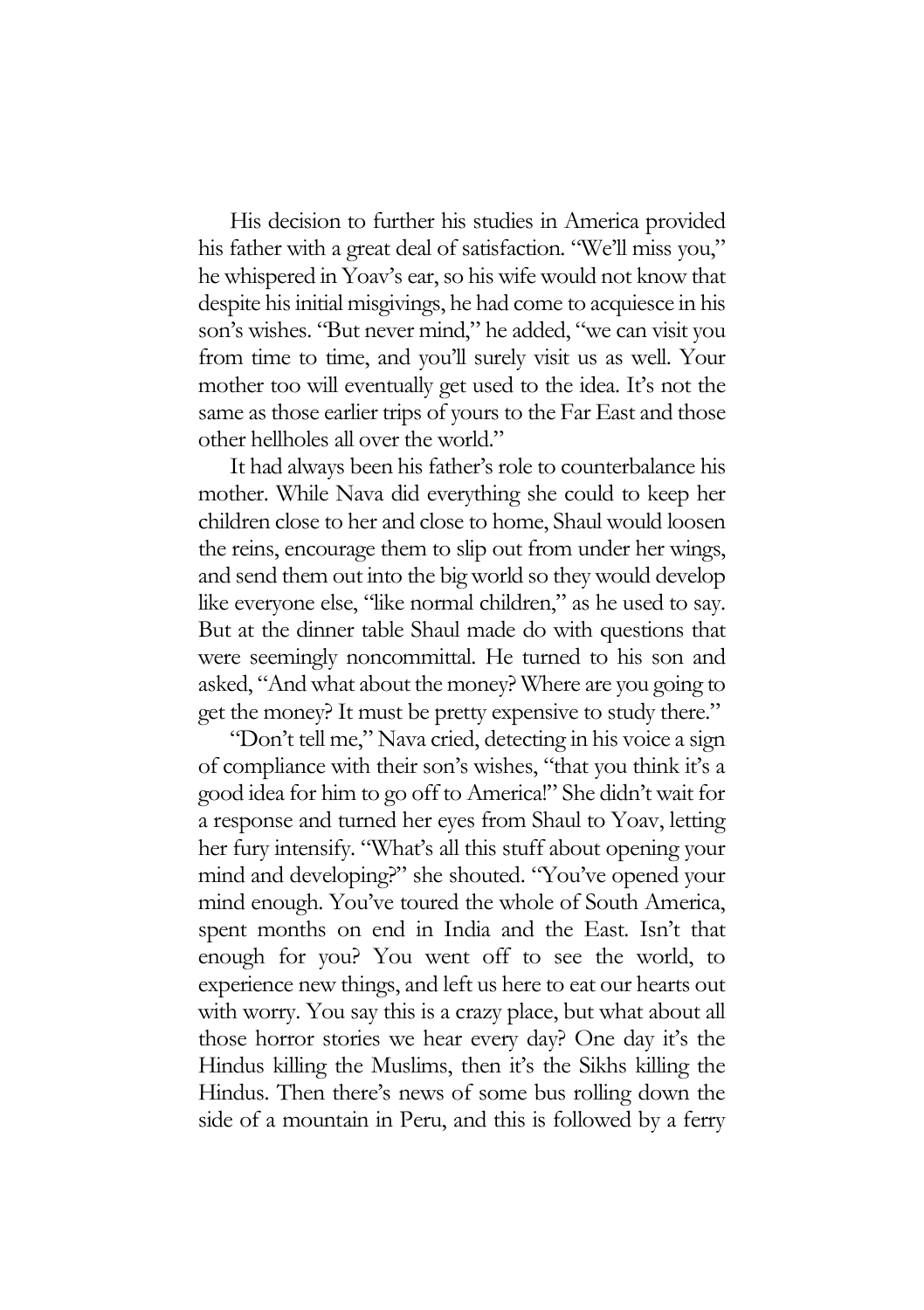overturning off the coast of Thailand. And then there are those people who get mixed up in drugs and return to Israel after losing their minds. You're not a child anymore – you're thirty years old. It's time you started thinking about your future!"

"That's exactly what I'm thinking about, Mom," Yoav pleaded. "I'm not thinking of going to the Amazon, to the jungles of Brazil. I want to study in America and then come back and find work here, in Israel, at some university. What? You don't consider that a future?"

Suddenly he changed his tone to one of appeasement, attempting to open a door into her heart. "Doesn't it thrill you that I'll be specializing in Iraq, the country your parents came to Israel from, where Dad was born? Grandpa Aaron always spoke about Al-Rafidin, his Mesopotamia: the history, the culture, the poetry, the landscapes, the Euphrates and the Tigris… he spent all those years teaching Arabic in high schools there as well as here. As you did too, Dad. True, you were a child when you left Iraq, but you still have a strong connection to the place, don't you? Your roots and your culture are both there."

"Roots!" his sister Merav cried, barging into the heated exchange. "Since when are you interested in our Iraqi roots? And who, apart from yourself," she grimaced, "wants to reconnect with these roots? It seems to me watching the news that the Iraqis themselves are dying to get out of there, to break away from their roots."

Amused by her picturesque depiction of the upheaval in Iraq, Yoav smiled at her affably, muttering, "stop exaggerating."

"I'm exaggerating?" she chuckled in disbelief. "Believe me, it'll be the best thing for them to get the hell out of there, before they're wiped out by exploding car bombs in the middle of Baghdad. They'll be amazed to learn," she sneered, "that weirdoes like you, in Israel of all places, are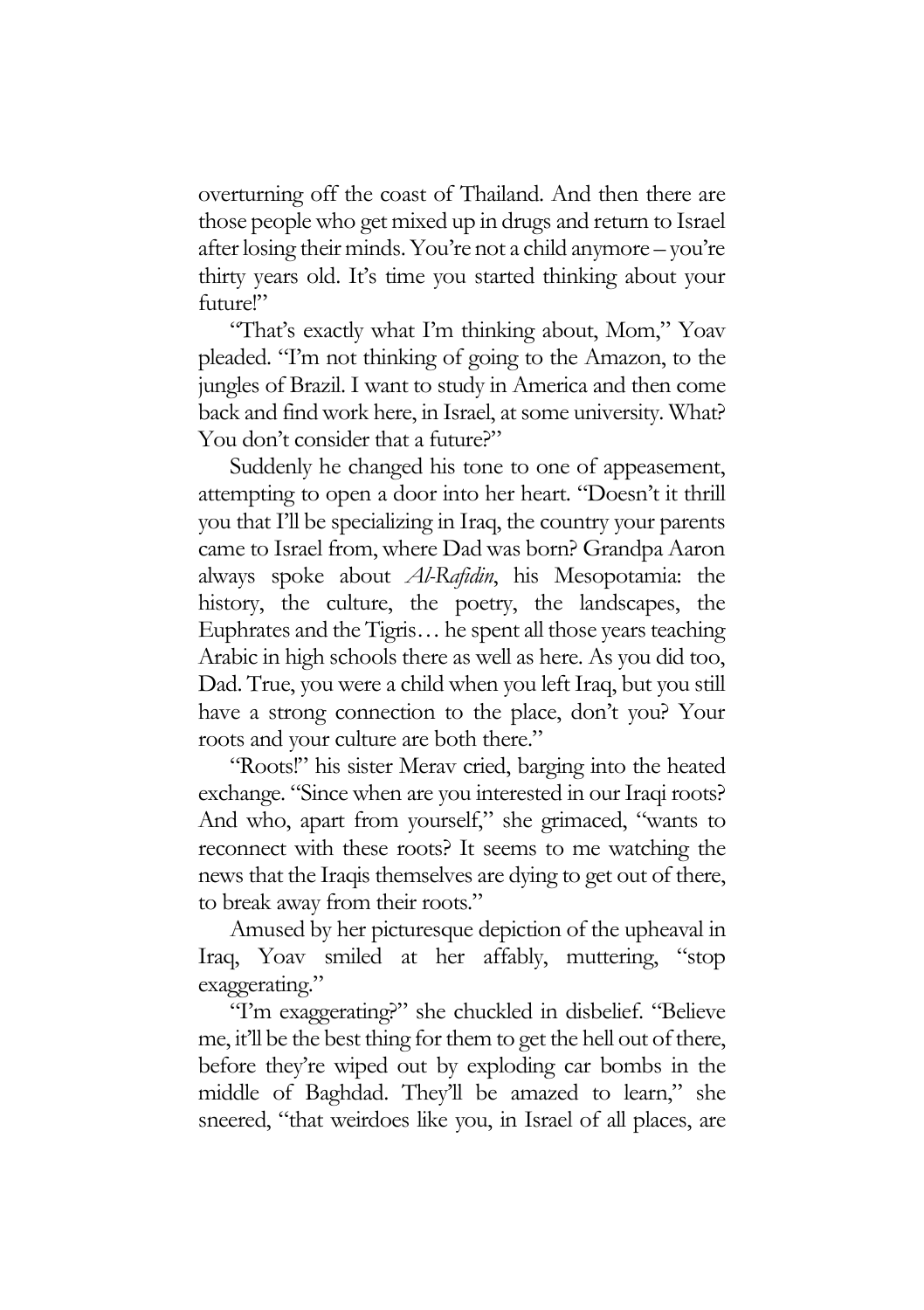clamoring to reconnect with their Iraqi roots." Merav's wit stirred laughter around the table. But Nava was not amused. She seemed once again to have embarked on a journey to melancholy.

"So, you're a purebred Iraqi," Tali teased him once when he was recounting his family's lineage. He looked at her with some trepidation and fired back, "What do you mean by purebred?"

She smiled wryly. "I mean biologically. Your mother and father are Iraqi, both your grandparents are too. No doubt you can trace your ancestry back to the destruction of the first Temple and the expulsion of the Jews to Babylon. It seems to me," she continued to pester him playfully, "that you should be honoring your family tradition and searching for a woman with an Iraqi background. That way you'd be perpetuating and honoring your family's racial purity."

"Fantastic idea," he sneered. "Got a nice Iraqi girl to introduce me to?"

"Now seriously, you're following in your grandfather Aaron's footsteps, aren't you?"

"Maybe," he shrugged, "but my grandfather was very connected to Arabic culture, especially Iraqi culture, and that isn't my forte. I take more of an interest in the political history of the Middle East. I am fascinated more by Rashid Ali al-Gaylani and less by Nazem al-Ghazali."

She raised an eyebrow. "Al-Gaylani was the man who led the revolt against the British in Iraq in the early 1940s, and al-Ghazali was an adored Iraqi singer. Whining songs, crying and moaning," he added in obvious distaste. "But they continue to cherish those songs!" he uttered in disbelief. "It beats me why to this day he's so popular with members of my family!"

"What nonsense you are talking. Do you really believe it's possible," Tali rebuked him incredulously, "to study the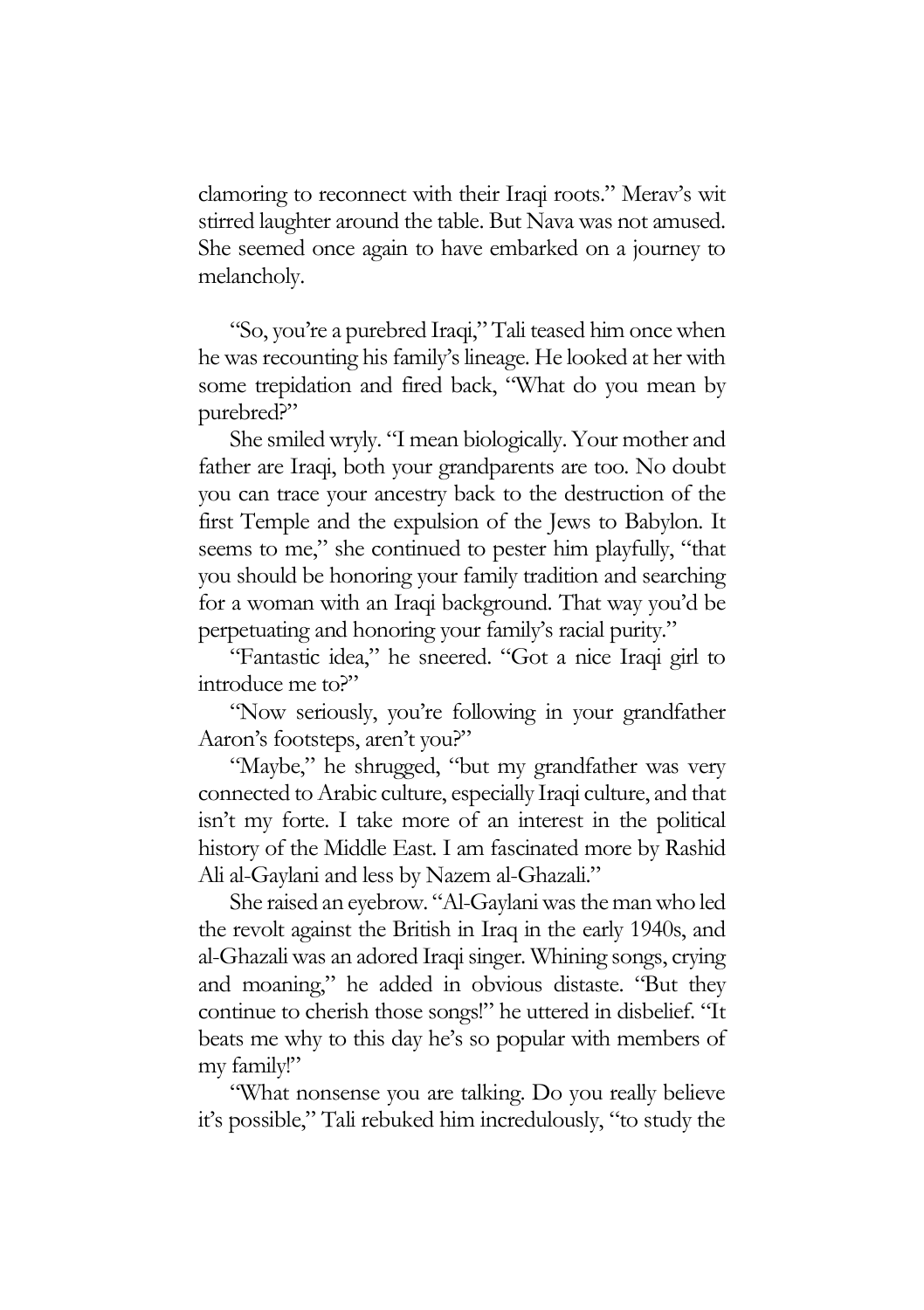history of Iraq without connecting with its culture, without knowing something of its music, its poetry? And you of all people believe that?!"

He looked at her and replied defiantly, "It's possible. Of course it's possible!"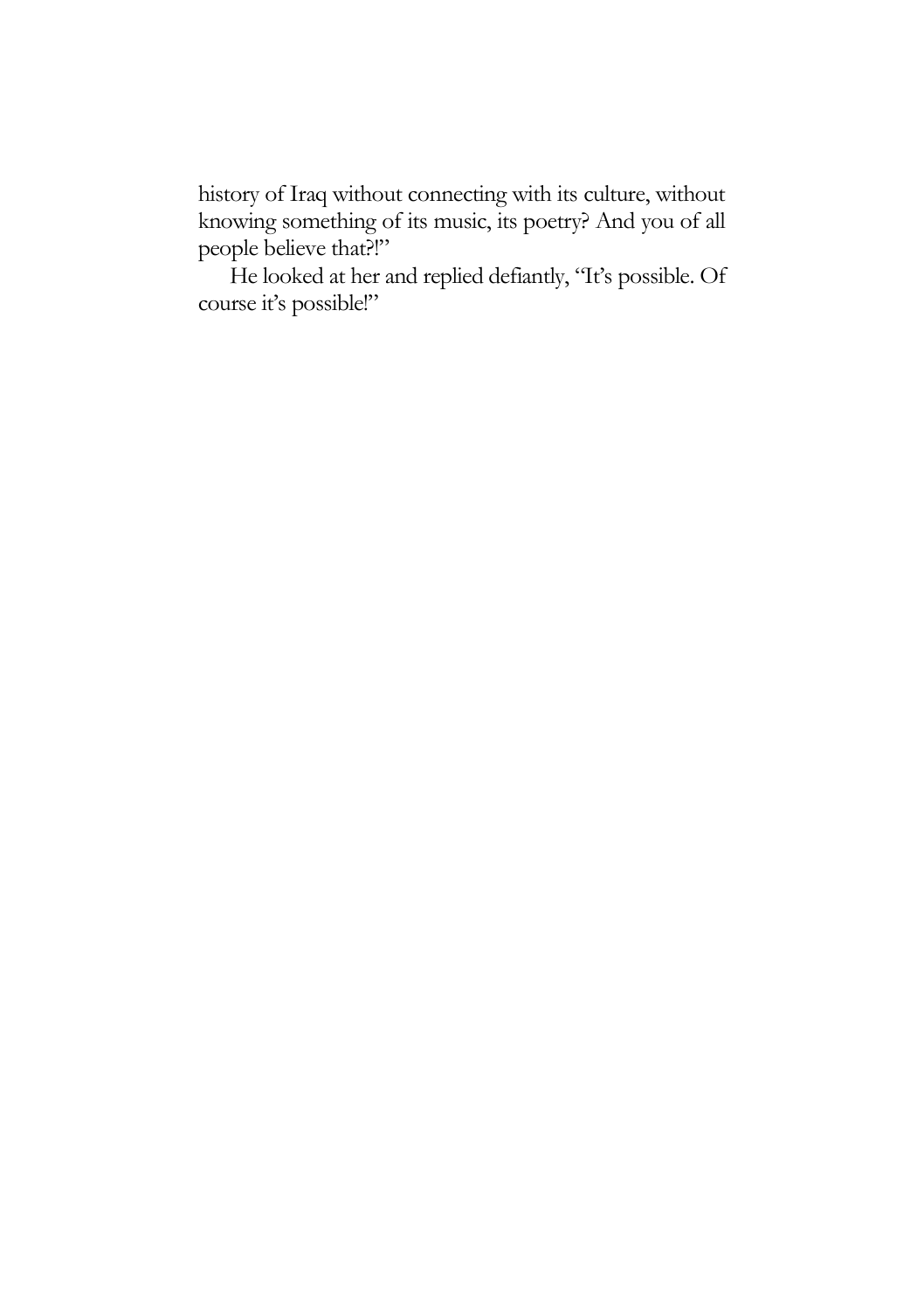## CHAPTER 3 Hisham

He made his way to his parents' home in the village of Al-Jib on Friday afternoon. Passing through the checkpoint, he continued to drive through the tunnel, crossing the road that connected the cities of Modi'in and Jerusalem. Passing by the villages of al-Judeira and Bir Nabala, he continued until he reached his home village. The soldiers at the checkpoint casually observed the traffic as it sped by uninterrupted. On this occasion, Hisham, who often took his children on such trips to visit his parents', had chosen to leave them at home. He left his house before his daughter Leila finished her school day. He did not want to burden his son Nadim with the trip and left him with Ranin, Hadil's sister. She lived with her husband Elias and their kids in a spacious home perched above a hill of the prestigious al-Tira neighborhood, on the western outskirts of Ramallah. Hadil's frequent absence from home had been a source of much tension between them lately, but on that day her attendance at the Jewish-Palestinian workshop gave him mixed feelings. He and Mandy, the new American teacher of English literature and poetry, were scheduled to meet the next day. Mandy had begun her work at Ramallah's Friends School about a month ago. She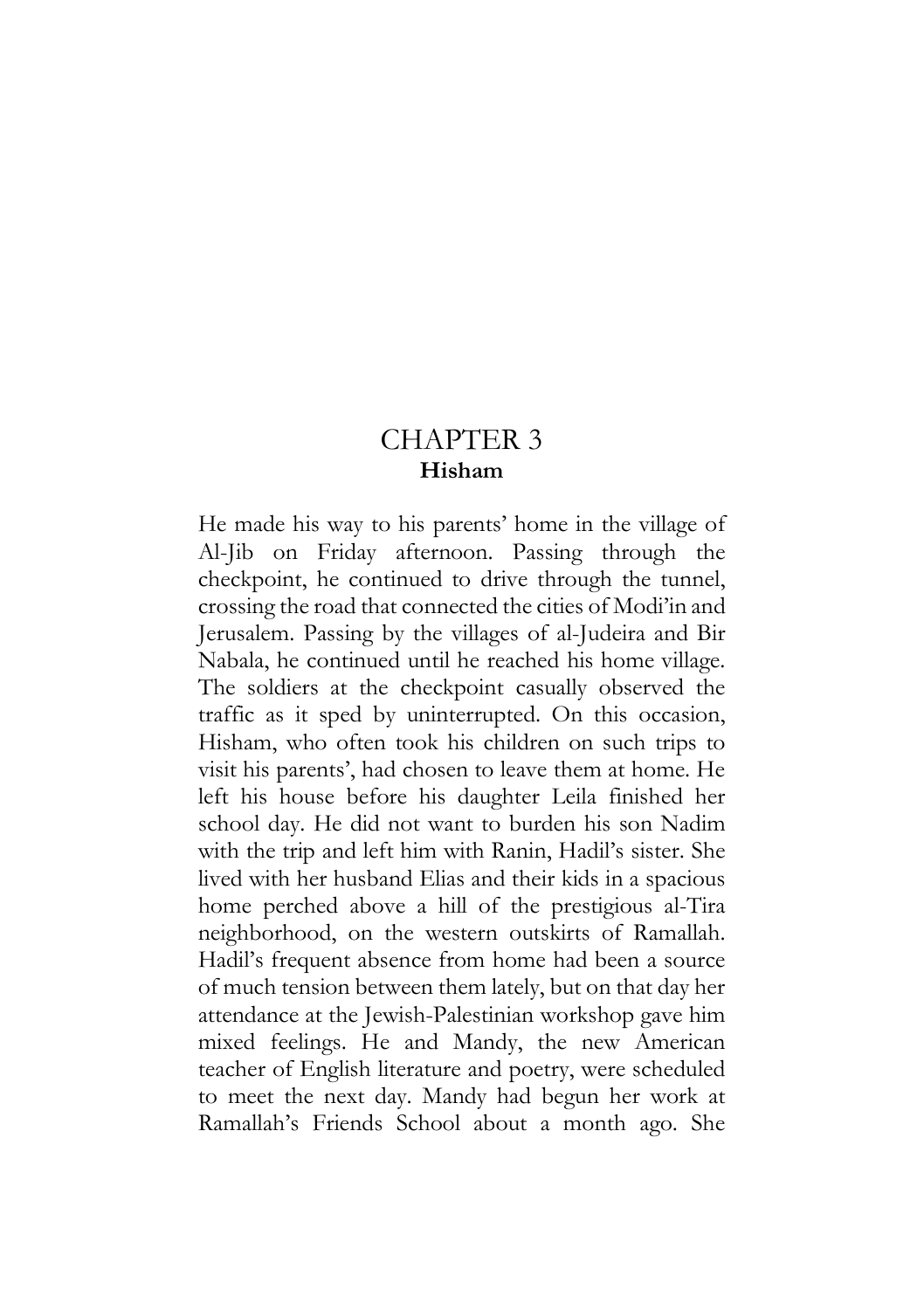replaced the pregnant Nasrin Khuri, whose doctor had ordered her to maintain complete bed rest. He was looking forward to this meeting with some eagerness.

His visit to Al-Jib was his first in a month. Traveling across the West Bank had become a grueling journey whose consequences could not be foreseen. Except for special events demanding his presence, such as births, weddings, and funerals, he did not travel much. Like many West Bank Palestinians, he adopted the maxim: "Unless you have to, don't drive." Not only had his visits to his parents decreased considerably, but Hadil too, had virtually ceased to accompany him on these visits. After all, parents' natural tendency is to identify with their own children when they see them in distress and to resent those they believe responsible for their misery. Hisham and Hadil tacitly understood that if she joined him, his parents wouldn't be able to restrain themselves from saying something, further exacerbating the rift between them.

While his family readily sensed that things were not good between him and his wife, he was still reluctant to share his marriage problems with them. What could he say? That he found it increasingly difficult to put up with Hadil's frequent absences from home? That he was frustrated with her for neglecting their children and her household duties, for being no longer available to him, oblivious to his needs? More than once, he'd overheard his parents grumbling, whispering, suggesting that a woman's place is in the home, taking care of her children and her husband and that the world has now been turned upside down. It was in this way that they let him know what they thought of his marriage, of the disruption that had occurred in the natural order of things. He knew that his family would be attentive if he were to share his problems with them. But he feared that were he to do so, it could affect the possible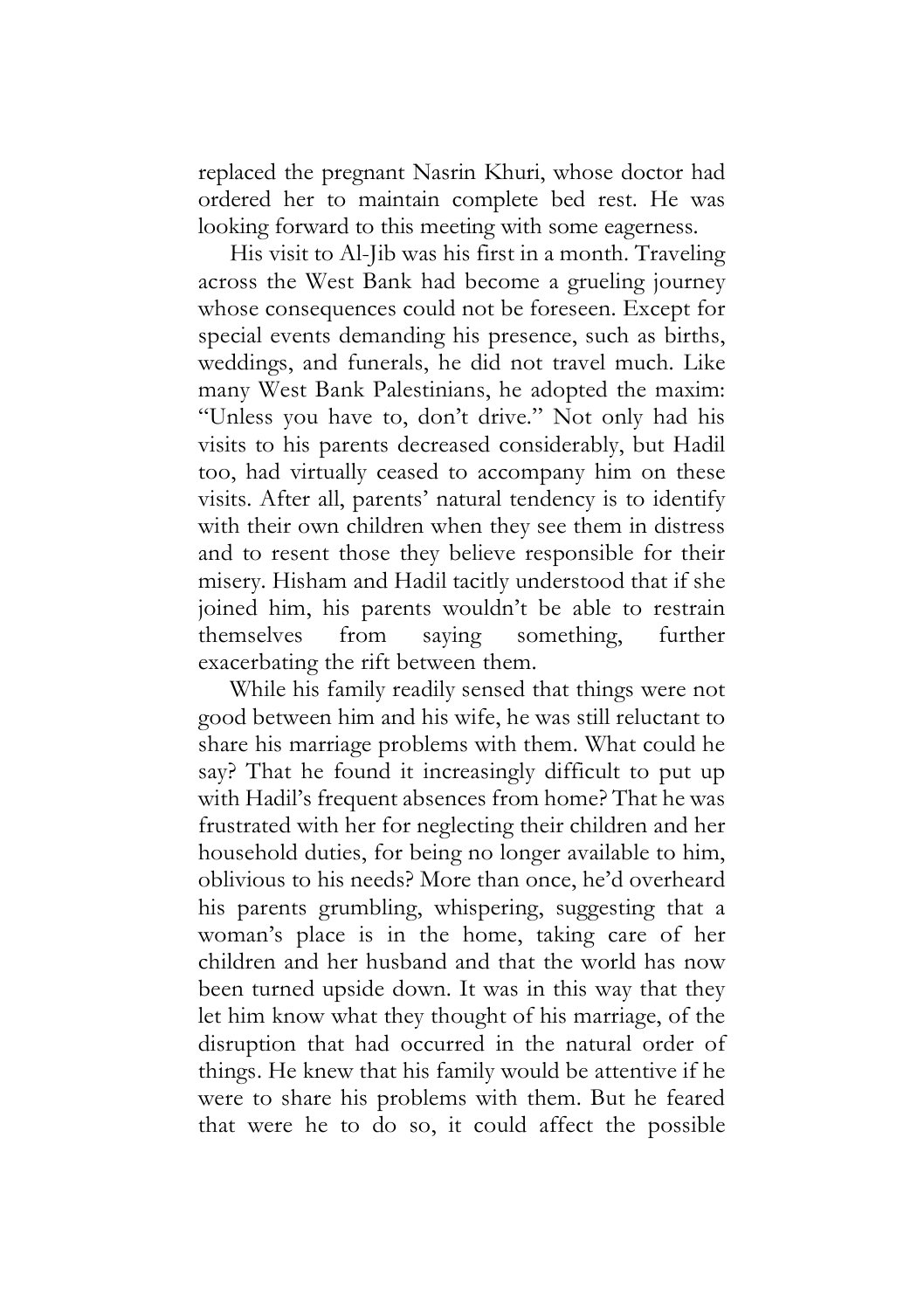rapprochement between him and Hadil, and he still wanted to believe that their marriage could be saved. He smiled contritely as an Egyptian proverb went through his mind: "The sage was asked, 'Where is your homeland?' He replied, 'The place where my wife resides'."

His family was quick to notice the signs of a rift between him and Hadil. "He is obviously not happy," his mother used to lament, "even when he says nothing. I can tell; I'm his mother. He's not the same Hisham we knew. Always brooding, quiet. His head is somewhere else. You cannot cover up the sun with a sieve," she would recite a proverb. "It was a mistake to mix breeds that do not mix. You do not mix the month of Sha'ban with the month of Ramadan. Hadil never became one of us, blood of our blood, flesh of our flesh." As she went on and on, grumbling and bleating, her husband and children listened dolefully, making no comment.

When he arrived at his parents' house, he found his father and mother sitting side by side on sofas in the spacious concrete courtyard at the front of the house. The fragrances of spring filled the air but the weather was somewhat inclement. And yet the two preferred to spend the early afternoon hours in the yard, which over the years had become a veranda engulfed on either side by lush vines, now standing in early bloom, sloping with tiny unripe grape clusters. He greeted his parents, kissed them, and sat down on the bed beside his father. "Why didn't you bring your children?" His mother pleaded. "We miss them so much." At the sound of his voice, his sister Siham rushed into the courtyard. Greeting him, she immediately repeated her mother's grievance, and then added, to his chagrin: "Why isn't Hadil with you? How come we no longer see her?" I knew this was coming, Hisham thought, but he replied casually that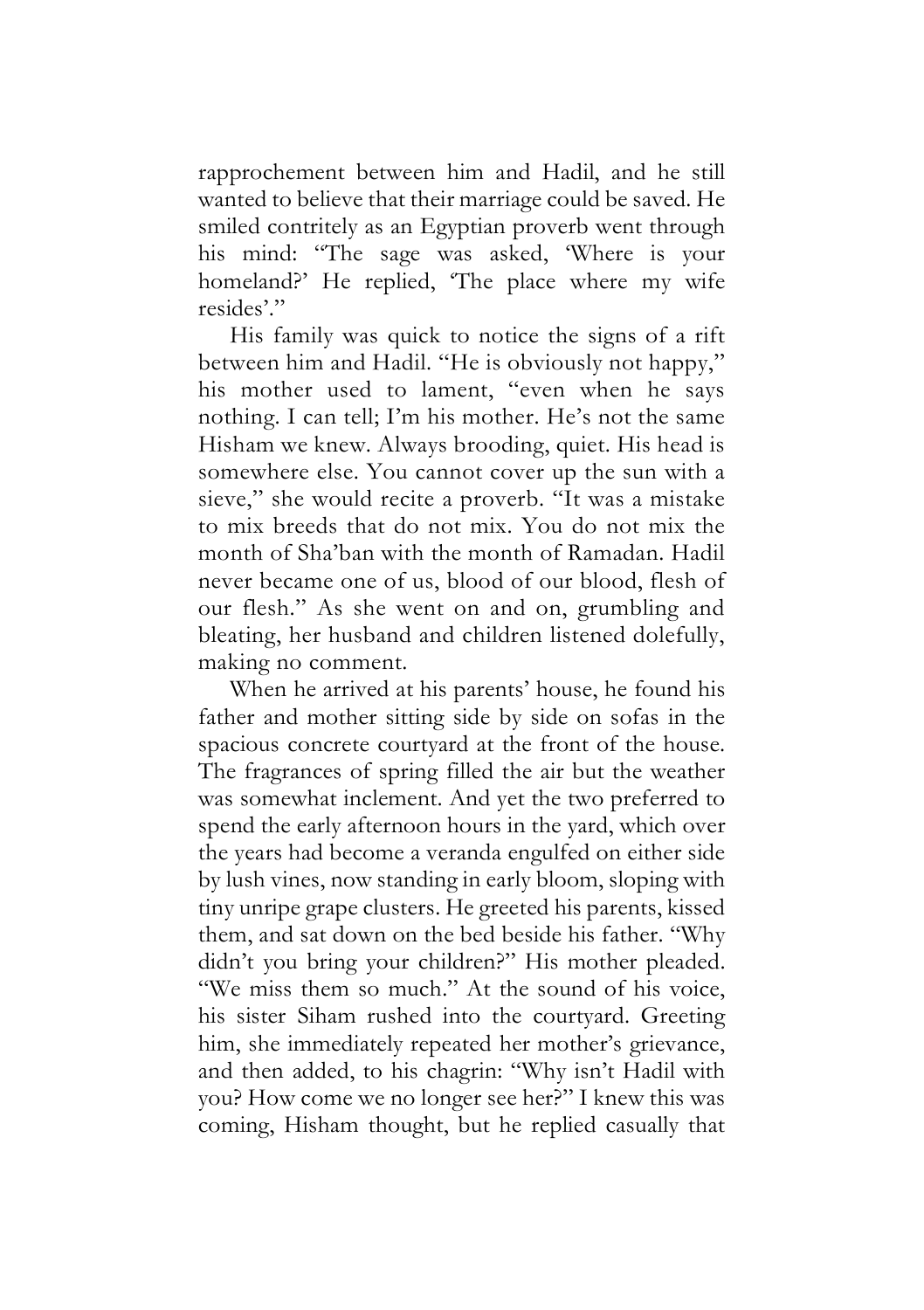Hadil had to go to Jordan. "Work," he added dismissively. His parents exchanged furtive glances, as if to acknowledge that nothing could be done. Everyone was familiar with Siham's outspokenness, a result of her mental sluggishness that her family preferred to call mere innocence. "She's simpleminded, naive," they excused her.

Siham never got married and she never left home. When she was a young girl, her parents, Marwan and Nadia, knew they would have trouble finding her a match. Already in her forties, Siham was a goodnatured person and well-versed in housework. But these advantages were not enough to find her a suitable match. Her coarse facial features, excess weight, and mental lethargy heavily compromised her prospects. And so while her parents married off all of their children and were blessed with many grandchildren, Siham remained unwed. In recent years, due to strong encouragement by her brother Sharif, she adopted a strict religious lifestyle. She would awaken just after sunrise to attend morning prayer, perform the daily cleansing ritual, and cover her body with a long-sleeved dress and hijab. Every Friday during the month of Ramadan, she would join travelers to Jerusalem for Friday prayers at the Haram al-Sharif mosque, the Temple Mount. In recent years this practice ceased due to the difficulties facing those who did not carry blue IDs and needed to reach Jerusalem or anywhere else in the West Bank. So Siham diligently attended to the various household chores: cooking, baking pita bread in the tabun oven in the yard, scrubbing the floors, laundering clothes, nursing her parents, and serving them loyally.

 A few years ago, one of the village elders expressed his wish to marry her, but she vehemently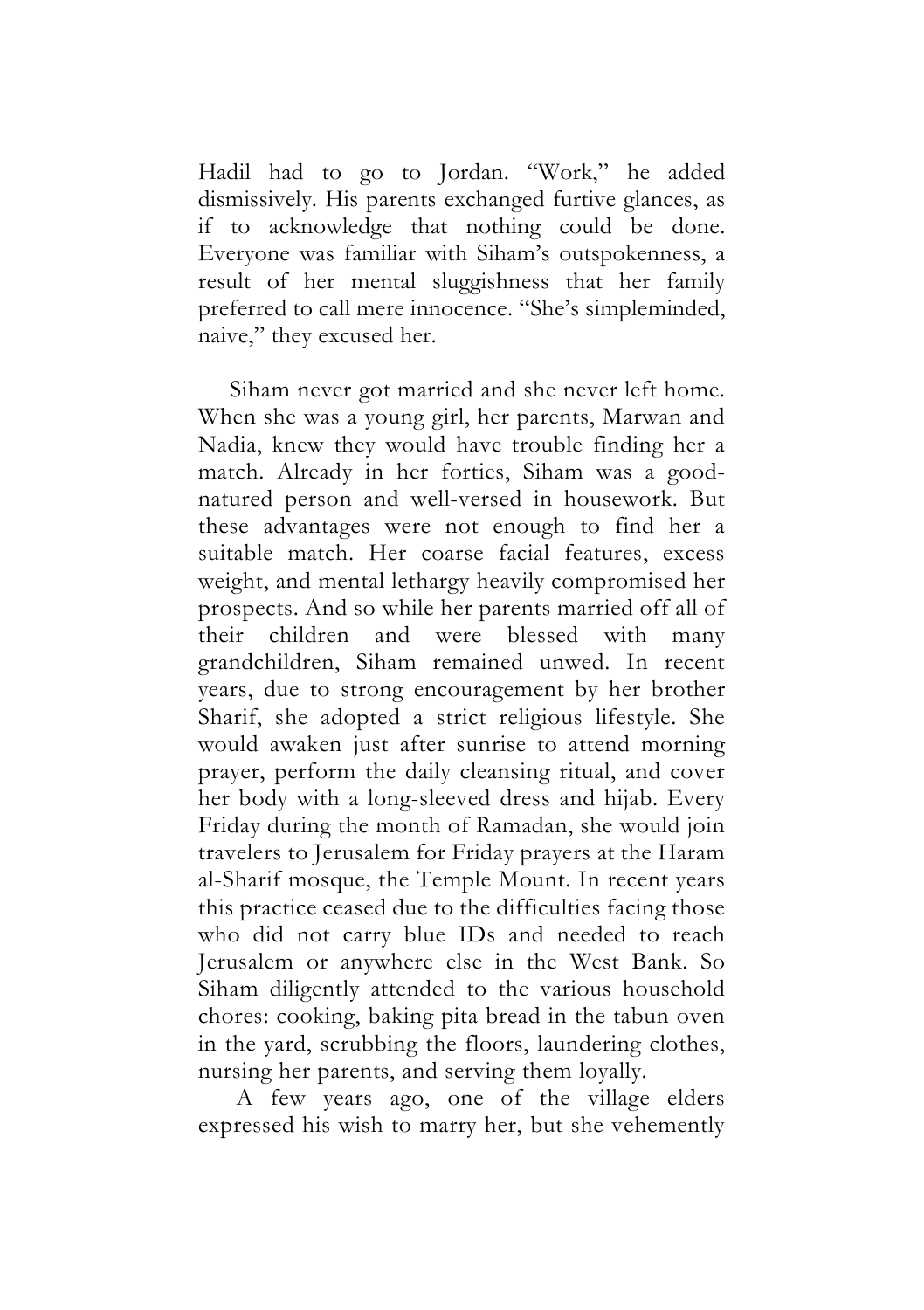refused. If this is what awaits me, she announced with sobriety that surprised her parents, I would rather stay home with my parents and take care of them instead of becoming a maid to a strange old man. And so Siham resigned herself to her fate, showing no desire to change. She never expressed envy towards her brothers and sisters and derived great pleasure from the company of her nieces and nephews. But her acquiescence with her lot in life didn't alleviate her brother Hisham's sense of grief whenever he saw her. "I don't know how to understand her behavior," he once shared his feelings with Hadil, "her blank expression. Is it apathy or sorrow?"

"Why don't you consider the possibility," Hadil suggested, "that your sister is at peace with herself? Religion," she added, "gives her something to hold on to." But Hisham found no comfort in Hadil's attempts to console him. "My sister does not exist on a desert island. She's aware. She feels that she doesn't have what others have. She isn't like my brother Sharif, who has a family and children. For him religion is something else. And I also hear how the village people talk about her. Anas – an old spinster! You must remember, when Leila was little, asking me, 'Baba, what's Anas'? She didn't know what it meant but felt it wasn't a good thing. She must have heard it from her friends, who heard their parents' gossip. What can I say?" He sighed contritely. "Fate was cruel to her, depriving her of what everyone deserves, what everyone has." And so it went. Whenever his sister's somber face crossed his mind, he was overtaken by a deep sadness.

Besides Siham, Hisham had two other older sisters and two younger brothers. He was born a year before the war of '67, after his mother had given birth to Afaf and Siham. Two other brothers followed - Sharif and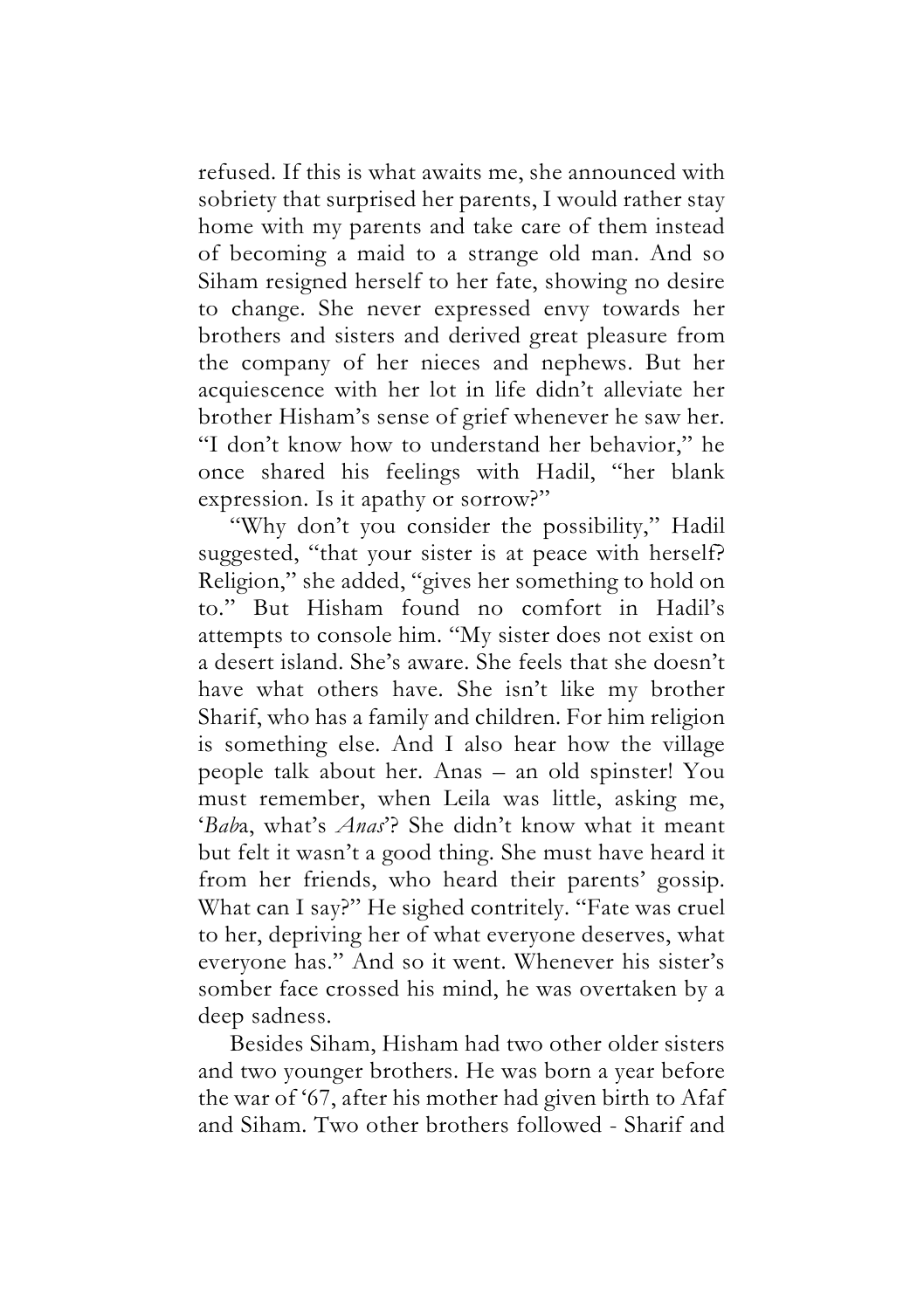Fuad - and then the youngest daughter, Abir, was born. Except for Siham, they all got married and had children. Afaf, Sharif, and Fuad lived with their families near his parents' house, while Abir married a village man in the Bethlehem area and moved there with his family.

Hisham's father, Marwan Saada, was usually away from home for days, searching for work. After the June '67 war, employment in his area became scarce, and new opportunities emerged in Israel. Thus, in his late twenties, Marwan had begun to work for Jewish building contractors in various Israeli cities. Due to the distance of the construction sites from his village, he used to stay there for days on end. Sometimes the construction sites provided additional income, such as when his employers entrusted him with safeguarding the building supplies and equipment. "I belong to a generation of orange IDs," he used to declare wryly. "After the establishment of the Palestinian Authority," he added, "the color of the certificates changed. Now it's green, and it says," he smirked, "al-Sulta al-Falestinia, PA. But except for the color of the papers, everything stayed the same, nafs al-hara, same  $\sin$ "

During the olive harvest, the family would gather and drive to their olive groves. They would pick the olives and put them in their shirts, transfer them into sacks, then produce the olive oil in traditional mills. This used to be the case for many years before the mills were abandoned in favor of small factories, to which the plantation owners carried their crops, producing the oil and giving a tenth of the yield to the factory owners. Once, Hisham's daughter Leila shared with her parents the experience of harvesting olives with her Scout troop in one of the villages near Ramallah. Hisham retorted sardonically that, "Once upon a time, the olive harvest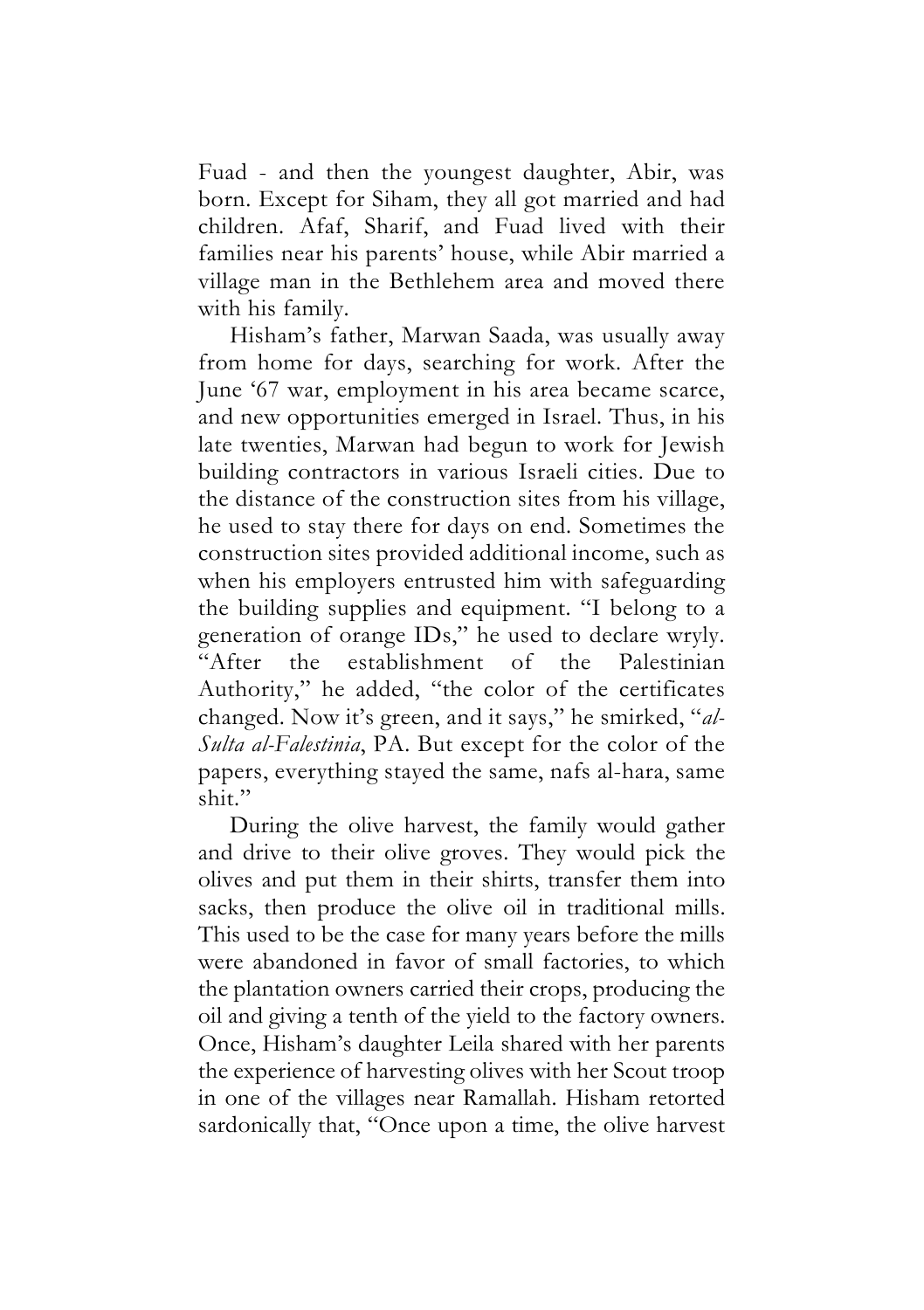was only an olive harvest. Today the olive harvest acquired national significance, and the olive tree has suddenly become sacred." Hadil gave him a scornful look. Later, when they were on their own, she scolded him: "Why should you dampen the girl's spirits?"

As a child, he'd eagerly anticipated the olive harvest. Fridays were particularly joyful. Unlike other harvest days, on Fridays the women would make traditional stews that required special preparation, serving mansaf and musakhan and afterwards filling the air with song. "Al-zeit amud al-bait, the olive is the pillar of the house," his grandfather Mustafa (who passed away in the late Eighties) would say repeatedly. It was through his grandfather that Hisham inherited his great affection for the Iraqi singer Nazem al-Ghazali, whose hits Mustafa would joyfully sing. And it was through him too that Hisham first heard one of Abu-Firas al-Hamdani's better-known poems, "And the Dove" delivered in al-Ghazali's enchanting voice.

"You should know," his grandfather declared, as he'd tended to do often on various occasions, "that there is not, and never will be, a singer like Nazem al-Ghazali in the entire Arab world, may Allah have mercy on his soul. Many singers sing maqams, but no one sings them like him. The great poet Al-Mutanabbi once said that 'the wine has meaning, but not the one to be found in the grapes'." Mustafa also told them that Al-Ghazali had visited Palestine in 1948, during the war against the Zionists. He'd come to encourage the Arab Liberation Army commanded by Fawzi al-Qawuqji. "'Makoo awamer, there are no instructions to assist you' - this was the response of this supposed hero, al-Qawuqji, to Abd al-Qader al-Husseini, who asked him to help in the war against the Zionists in Jerusalem. A real hero indeed," Mustafa repeated derisively. "Makoo awamer, of course," repeated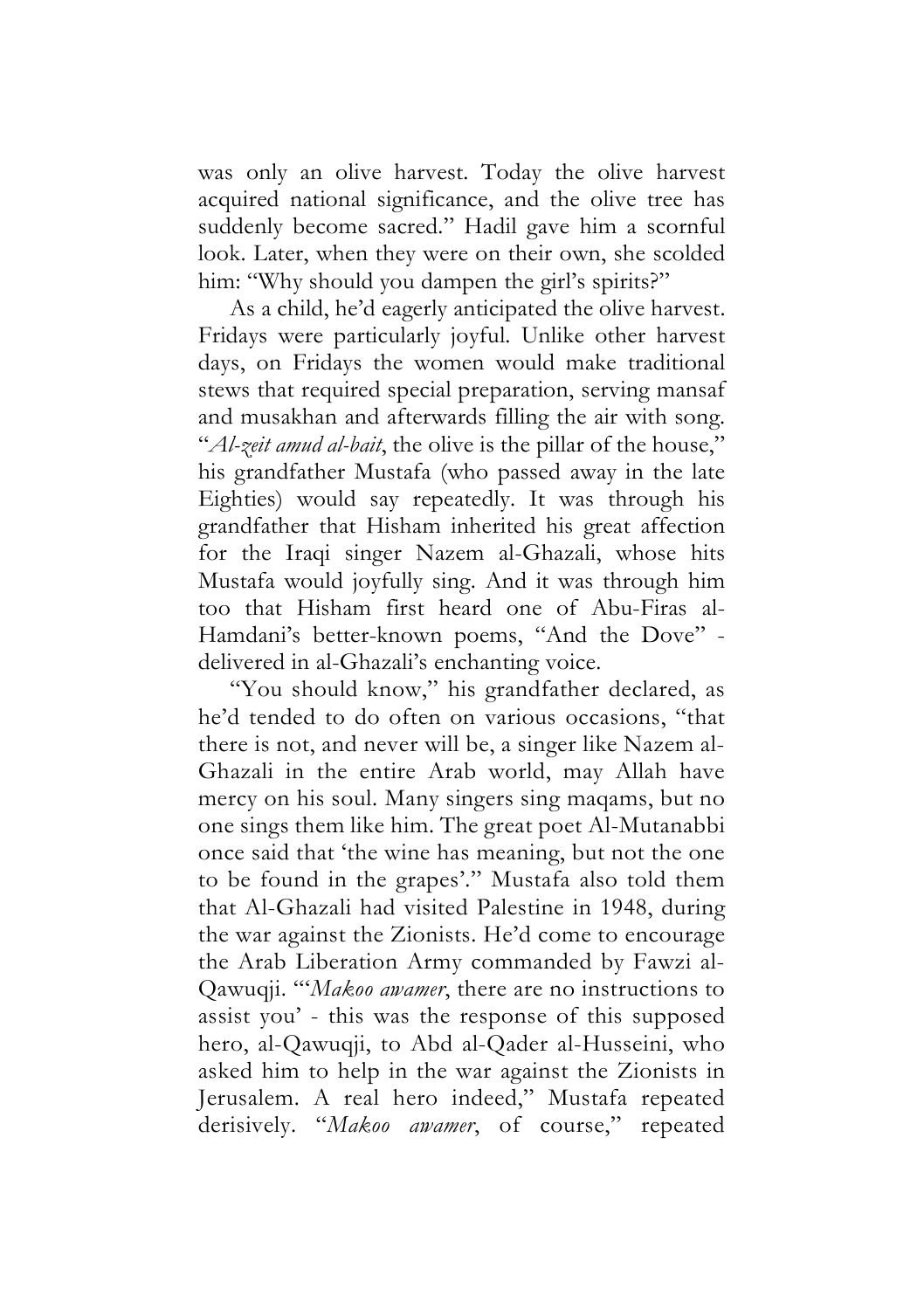Mustafa, the words in the Iraqi dialect. "What can I tell you; everyone knows what happened in the end to the Liberation Army. We lost Palestine to the Jews, and the Liberation Army could hardly save itself. But that's another thing altogether. At least we had the privilege of hearing Nazem al-Ghazali singing in Palestine. That, too, is something," he smirked, as if he'd had to make do with a few crumbs rather than the whole loaf of bread.

While his grandfather sat and recounted his adolescent years, Hisham would sit by his father, who would embrace him and pat his head lightly with the palm of his coarsened hand. An intense pleasure would chill Hisham's head and, like a cat, he would tuck his head into his father's elbow to intensify the friction between the rough arms, the result of long and arduous labor, and his own scalp. Had it not been for his father, who gently pushed him away so that he could tend to the children or some other task, he would have kept still, wishing his touch to continue indefinitely. Sometimes his father's palm would flutter close to his nose. It smelled of nicotine from his tobacco-stained fingers. He wanted to stick his nose into his father's palm, and sniff more of the acrid odor.

 Whenever he pictured his father, it was always with a cigarette in his mouth. Hisham's father used to pull a cigarette from the pack in his pocket, light it with a Zippo, inhale deeply, then push the smoke through his nostrils. Hisham was surprised when he first discovered that this skill was not exclusive to his father, and that it was not associated solely with the Time brand Israeli cigarettes his father favored. Once he saw an elderly village woman exhaling jets of smoke as powerful as his father did. In the early days of the first Intifada, while studying at Bir Zeit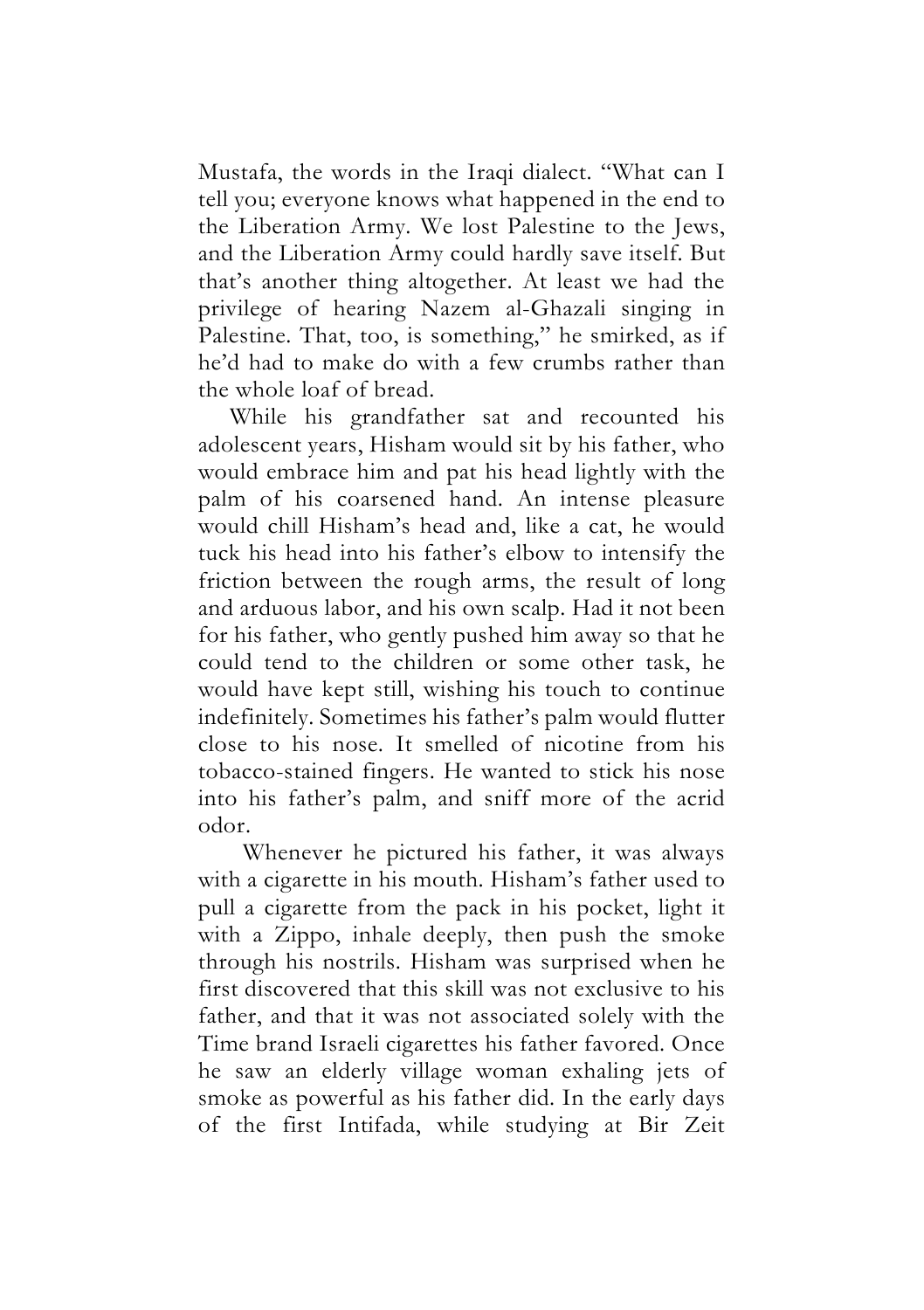University, he tried to persuade his father to stop smoking the Israeli-made cigarettes. He was deeply annoyed when his father refused to comply with the call to boycott Israeli goods. "Yaba, you're helping the occupation," Hisham protested. But his father responded with a dismissive wave of the hand; he stayed loyal to Time cigarettes and refused to replace them with cigarettes made in the West Bank, even when the Israeli cigarettes became harder to come by. "Ya ibni, my son," he mocked, "if I stop smoking their cigarettes, then the occupation will be over? Is that what you're saying?" Marwan shook his head, expressing astonishment at Hisham's naïveté while continuing to inhale the smoke from the cigarette he held between his stained fingers. "It's all *kalam fadi*, empty words," he said, jerking his head dismissively.

Marwan broke the oppressive silence that followed Siham's insensitive remark concerning Hadil's absence. "The pruning we did to the olive trees a year ago," he reported, "is good for the olives. I think it'll be much better this year, not like last year. We put too much time in collecting them, and all for nothing; it would have been better to leave them to rot on the trees." Hisham glanced at his father as he continued to sit on the bed in the house's courtyard, drawing smoke into his lungs. He'd turned old before his time, Hisham thought. It's all due to the prolonged, debilitating manual labor he had been doing for many years. His eyes wandered to his ragged palms and focused on the nicotine stains. "Those Israeli cigarettes are going to kill you," he scolded him.

"This is what I tell him all the time, ya ibni," Hisham's mother backed him up. "He doesn't stop coughing at night because of those cigarettes. But he doesn't listen. Smoking and smoking."